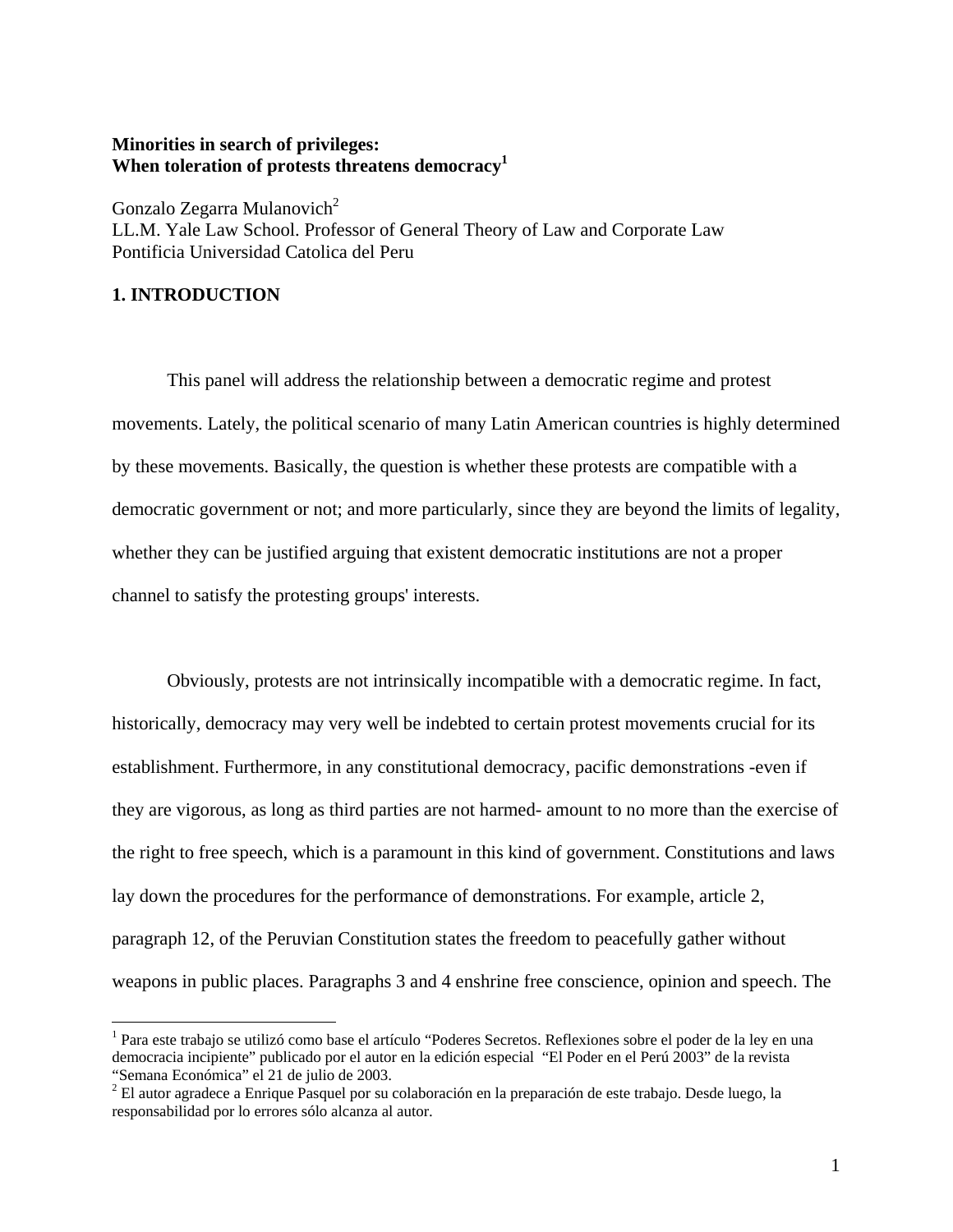most basic consistency among these provisions is sufficient to conclude that protest movements are, in principle, constitutional and democratic. The only legal restriction is the requirement of prior communication of any public demonstration to the authorities, which can only ban it on the basis of proven reasons of security or public health.

 Since the principle against violating other citizens' rights is intrinsic to democracy, the problem arises when the protests go beyond the constitutional and legal framework. Essentially, when they undermine property, free movement, life or any right of other citizens.

 This is the scenario of this paper, since it is not at all clear whether this kind of protests should be tolerated within a democratic regime<sup>3</sup>. The issues discussed in this paper will be analyzed from the perspective of the protest movements that have constituted the background of the Peruvian political life over the last years.

#### **2. WHAT IS DEMOCRACY?**

 $\overline{a}$ 

 Before considering the extent to which democracies are compatible with violent protests conducted by minority groups, it is necessary to understand why we opt for democratic governments. Only being aware of the foundations of democracy, can we analyze whether these protests threaten its main principles and goals and whether they are compatible with democratic governments or not.

<sup>&</sup>lt;sup>3</sup> Cabe precisar que estas protestas no califican dentro de lo que en la teoría rawlsiana se denominaría

<sup>&</sup>quot;desobediencia civil". Esta, precisamente, se caracteriza por no ser violenta y porque sus actores aceptan consciente y pacíficamente la sanción legal que les será impuesta. Ver: RAWLS, John. *The Justification of Civil Desobedience.*  En: STEWART, Robert. (Ed.) *Readings in Social and Political Philosophy.* Oxford University Press, 1986.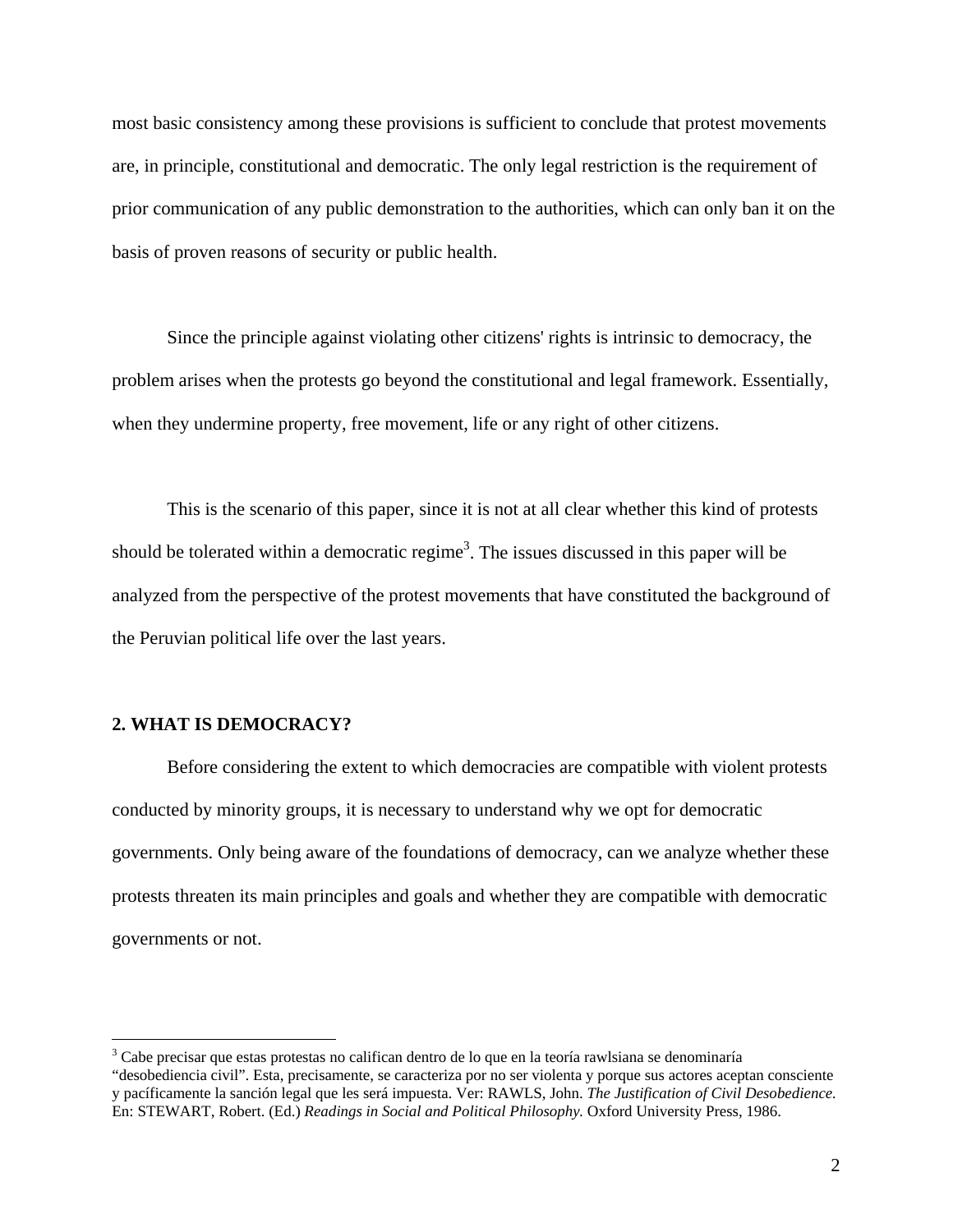The most simple way to understand why we opt for democracies is examining what other kinds of governments have to offer. Therefore, in the following pages, governments where the political power is decentralized, democracies, will be compared to other forms of government where power is centralized in particular groups.

# **21. Centralized power: the government of minorities**

 Governments where power is centralized in a few individuals can take many forms, such as monarchies, dictatorships, oligarchies, or others. The common feature to all of them is that state power is centralized in a small group of individuals. And state power -political power- is not minutia. First of all, it involves the control, actually the monopoly, of the use of force. Second, it amounts to the capacity of formally establishing what the rest of individuals are allowed to do or not. This minority possesses the tools to design the legal framework. Third, this power includes the authority to decide about a large amount of citizens' property. At present, all states collect taxes to develop activities under their, maybe too much, discretion.

 Regardless of the title, origin or formal limits of this government, when a minority group centralizes state power, the actual risk of undermining others' basic interests, such as life, physical integrity or freedom, is enormous. This is the unlimited Leviathan, to which all power was granted, without the certainty it will respect the lives it was committed to protect.

 There are plenty of historical examples. It is not necessary to mention the cases of the nazi Germany, the communist Russia and the fascist Italy to remember the horrors to which the centralization of power and the imposition of a single ideology might lead. It is not necessary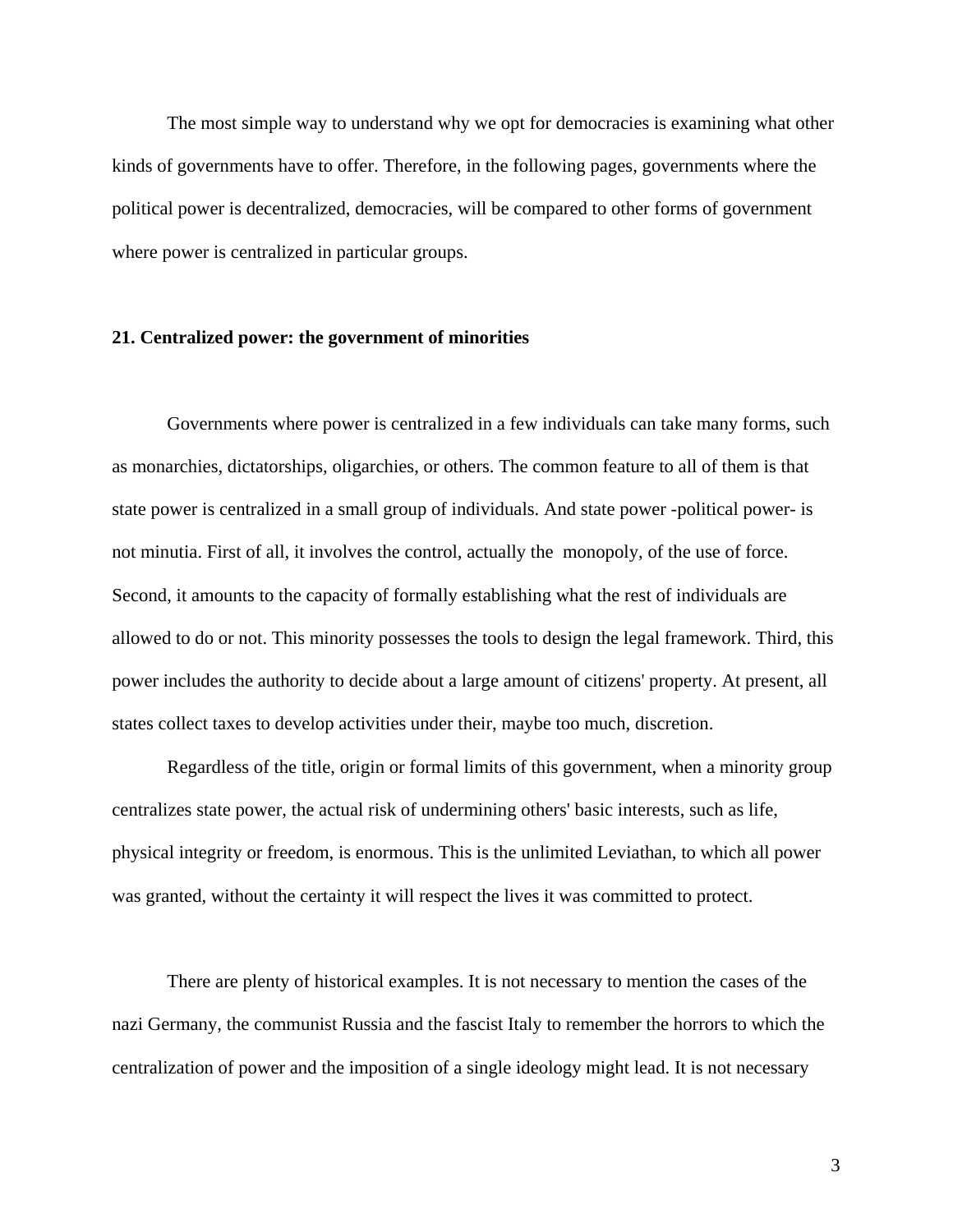either to elaborate on the details of more recent totalitarian regimes, some of them still in place, such as the dictatorships of China, Cuba, Iraq or North Korea.

 However, an evident and open despotism is not indispensable to make a nation whose citizens do not hold any political power suffer. For a decade, a dictatorship behind the democratic mask of a supposedly legitimately elected government ruled in Peru. Today, after the investigations of the Truth and Reconciliation Commissions, we know that Alberto Fujimori's government (and his intelligence advisor, Vladimiro Montesions) were involved in countless violations of human rights. My point is that an old-styled militarist Latin American coup d'état is not the only way to centralize power. A coup d'état, such as Fujimori's, may consist in taking on powers beyond those for which the president was elected, in violation of the Constitution, becoming a tyrant. Could this be the case also of Venezuela, under Hugo Chavez?

 Centralized power in small groups is not only a threat to individuals' life. It is also an obstacle to progress and economic development. Nazi and fascist governments were characterized not only by the most irrational and brutal violence, but also by pernicious interventions in their citizens' economic freedom. The nazis, for instance, suspended the guarantees of private property within the first month in government. They regulated prices, wages, dividends and investments. They discretionarily intervened companies and passed a cartel law to reduce competence and grant monopolies and privileges to special interest groups. All these measures were due to pressures from the factions that funded Hitler's war politics<sup>4</sup>.

 Something similar occurs nowadays in many Latin American states, which hide atavistic mercantilisms behind the mask of free market. As a matter of fact, many specific policies are

<u>.</u>

<sup>4</sup> Al respecto puede verse PIPES, Richard. *Propiedad y Libertad.* Turner, 1999. p. 281-290.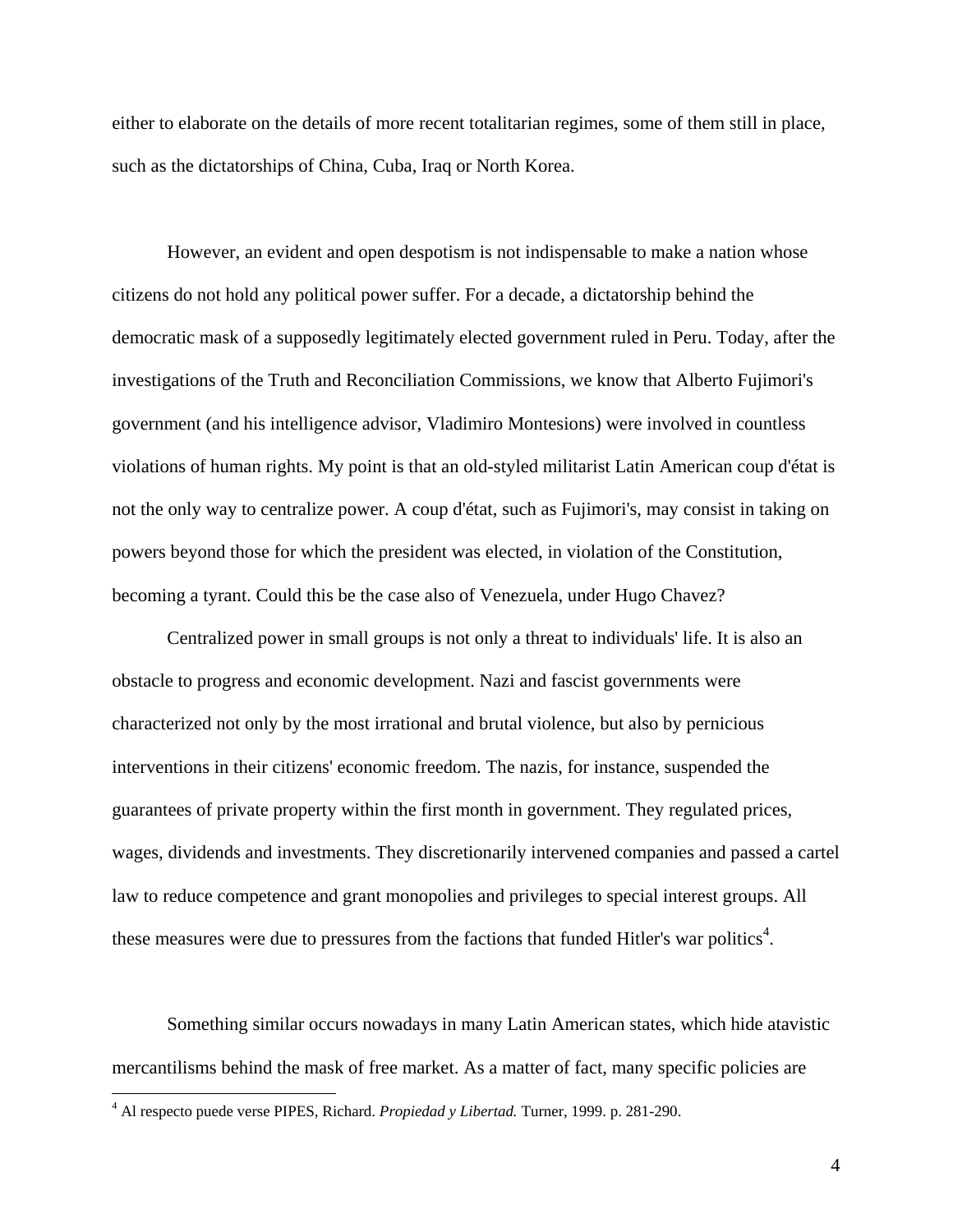decided by small interest groups that concentrate the actual political power. Laws are tailor-made and there are almost no limits to prevent these minorities from changing the rules of the game at their own will. In Peru, Valdimiro Montesinos even recorded these dealings. At present, there are several businessmen in jail for having negotiated with him special privileges at the expense of the money and interest of the rest of the citizens.

 As a consequence, all the region stands out for the lack of stability in public and economic policies. Since power is centralized in a small number of individuals, the course of the country varies constantly, depending on their particular convenience and current needs. Not surprisingly, this situation discourages private commerce and investments, on which our country depends.

 Precisely, the Report on World Development 2000/2001, conducted by the World Bank, demonstrates that respect for the rule of law and stability are linked to better economic results for the state. This index shows the relationship between an indicator of the rule of law and the gross national product per capita in 166 countries between 1997 and 1998. It shows that market and economic development depend on the creation of state mechanisms to strongly protect individual rights and to maintain a stable politico-legal framework<sup>5</sup>.

 The forms of the governments in which power is centralized in a small number of individuals are diverse. They might be pure authoritarian regimes or a mere mercantilist ones, where the state grants privileges to the individuals who found the way to gain the favors of the

 5 BANCO MUNDIAL. "Informe Sobre el Desarrollo Mundial 2000/2001" Madrid, Ediciones Mundi-Prensa, 2001. pp. 102 y 103.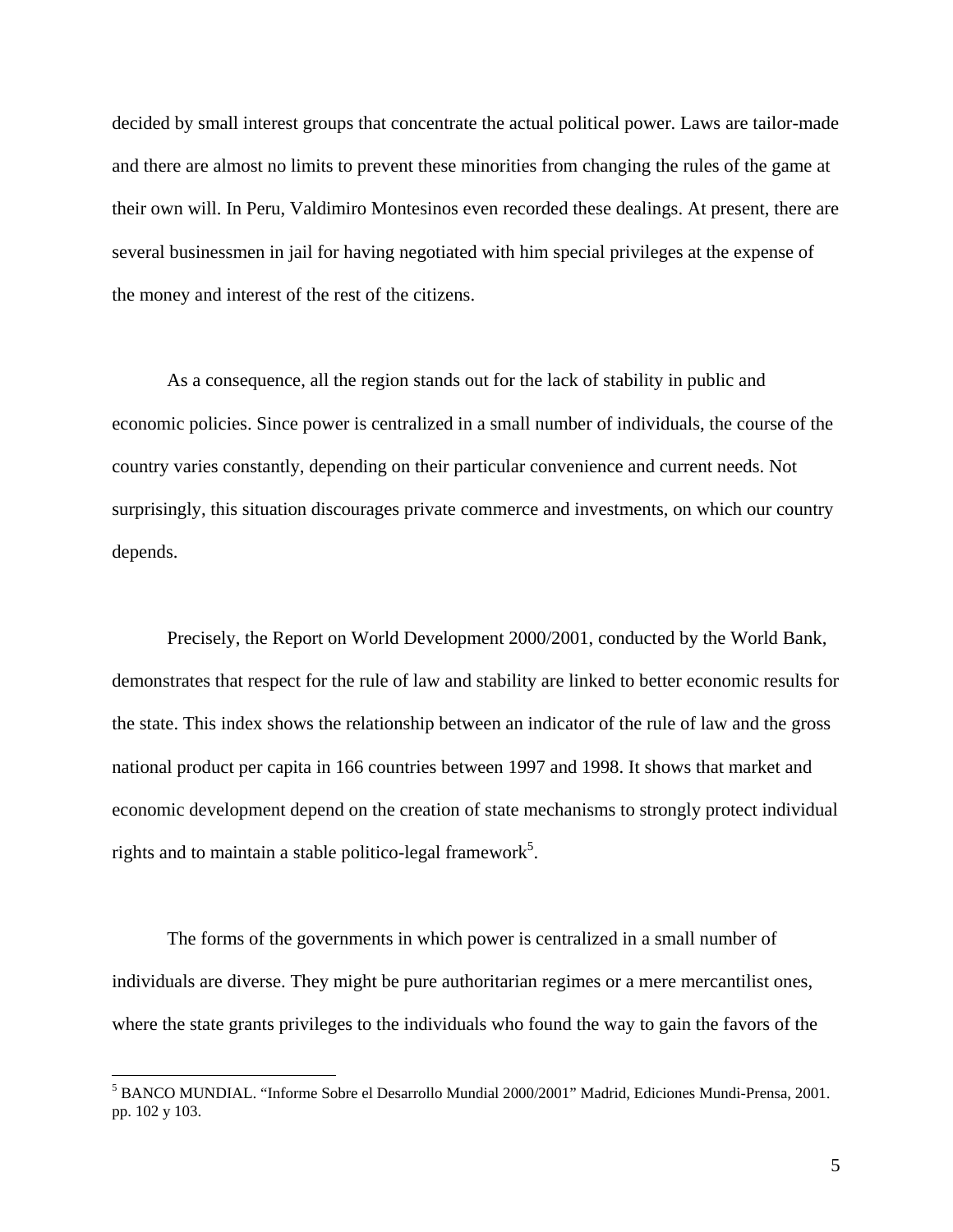current leader. However, regardless of the form, it is clear that when power is centralized in small groups, either openly, as in a dictatorship, or surreptitiously, citizens' life, security and freedom and national economic development are at risk.

## **2.2. Decentralized power: the democratic government**

 Democracy is much more than a kind of government in which state acts are the expression of the popular will. We tend to believe that, in a democracy, people can talk and use language, as Arendt thought<sup>6</sup>, to bring individuals closer and reduce conflict, violence and aggressiveness. This might be true in certain cases, but it is not what defines a democracy. What about, for instance, societies where there are very few people who actually have the interest or time to get involved in political deliberations about the problems and goals of their community? Are they still democracies or not? If they were not, we would have to regard poor countries, where the average citizen only has time for precarious productive activities to secure his survival, as undemocratic, until they achieved a sufficient level of material well-being that allowed citizens to thoroughly participate in the *res publica*, if that ever happened.

 In addition, democracy is not of a plebiscite nature. In the most strong democracies, the electorate does not choose each particular public policy. Rather, they vote for general political guidelines represented by certain candidates. Politicians can even vary their plan of government once they have been elected, without any legal or political mechanism to prevent that. We should remember, for example, the case of Fujimori. To some extent, he was elected due to the widespread rejection of the alleged social costs of the economic plan proposed by his competitor,

<sup>6</sup> ARENDT, Hanna. *La Condición Humana.* Paidós, 1993.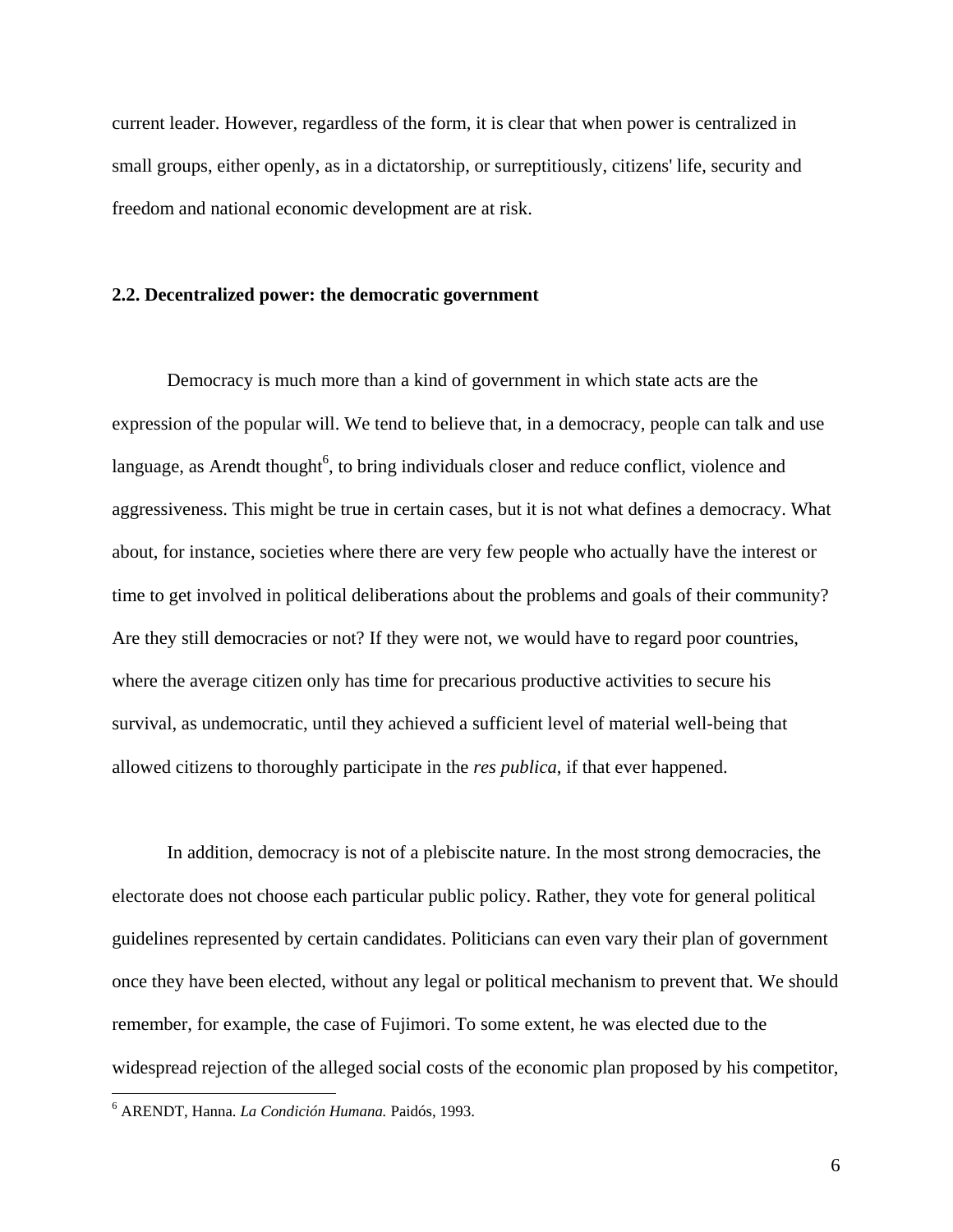Mario Vargas Llosa. Paradoxically, shortly after he started governing, Fujimori enforced a very similar plan, but much more improvised and socially costly.

 Finally, the large number of governmental activities makes it impossible for the average citizen to be aware of whether the authorities are following their electoral commitments and the main political lines chosen by the majority<sup>7</sup>. Then, in a democratic regime, it is impossible for the majority to actually control -not only formally or indirectly- the country's destiny<sup>8</sup>.

 Historically, properly functioning democracies have achieved two important goals: (i) Greater respect for life, security, property and individual basic freedoms; and (ii) the promotion of the economic development of the nation. This has been possible because democracy decentralizes power and keeps it away -to a greater extent than other forms of government- from factions. As Bobbio points out, one of the features of democracy is that it has various centers of power. In a democracy, power is diffuse, decentralized and fragmented $9$ .

 That is why, in a democracy, it is essential to keep the political power away from factions<sup>10</sup>. Its goal is to allocate power among as many different institutions as possible to make

 $7$  Todo ello vuelve –incluso- a teorías de la democracia como la de Nelson. Nelson considera que lo que hace deseable a la democracia es que los gobernantes deben defender sus ideas en público. Este debate abierto permite el desarrollo de una moralidad colectiva a la que responderán las leyes y políticas públicas. NELSON, William. *On*  Justifyng Democracy. Routledge & Keagan Paul, 1980.

Esto, sin embargo, no es necesariamente negativo. Posner, por ejemplo, señala que si las libertades individuales están aseguradas y la actuación estatal restringida, la democracia se convierte en un sistema que permite aprovechar la especialización del trabajo. Los electores se especializan en realizar actividades productivas y se olvidan de la actividad política. Por otro lado, los políticos se especializan en el rol de gobernantes y dejan de lado actividades productivas en las que el común de ciudadanos se especializan y llevan a cabo para vivir. Ver: POSNER, Richard. *Law, Pragmatism and Democracy.* Harvard University Press, 2003. p.176-177 y 189.<br><sup>9</sup> BOBBIO, Norberto. *Liberalismo y democracia*. Fondo de Cultura Económica, 1989. p. 106.

<sup>&</sup>lt;sup>10</sup>PASQUEL, Enrique. *Para qué sirve -realmente- la democracia*. (Borrador no publicado). Si entendemos así la democracia, hace mucho sentido la invocación de Giddens de que tomar la globalización en serio significa que la democratización no puede limitarse al ámbito nacional. (Ver: GIDDENS, Anthony. *La tercera vía y sus críticos.*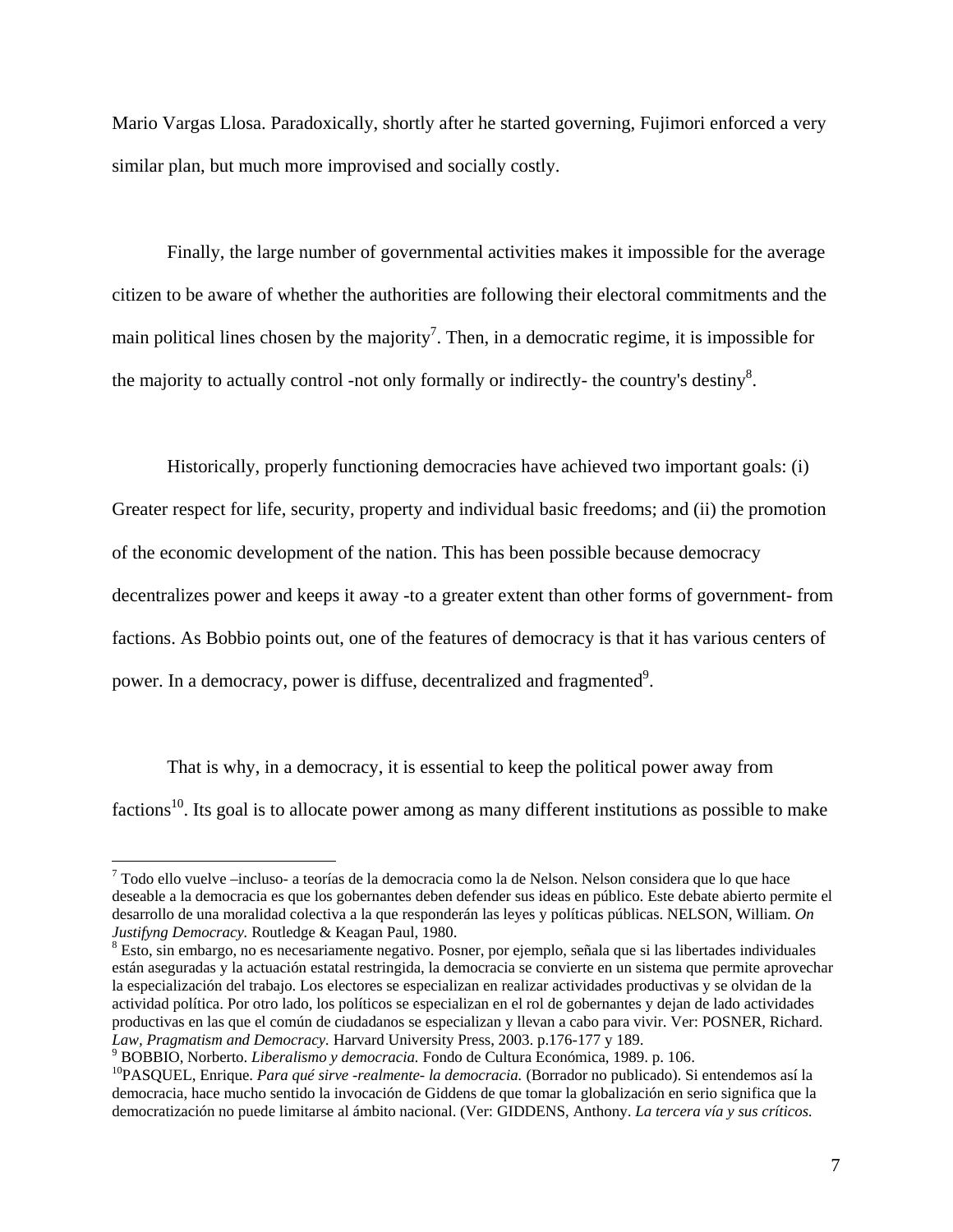it tremendously difficult for a small group to impair the interests -and rights- of others. This way, it is less likely for somebody to take our life or limit our freedom. Furthermore, in a democracy, there are predictable norms that ensure individuals the results of their investments and the respect of their property. At the end, this is a mechanism to secure the fundamental rights of all citizens, which, under a totalitarian government -in the sense of any regime that centralizes too much power in a few individuals-, are, by definition, at risk $11$ .

 Nevertheless, to achieve these goals, it is important to understand that a democratic government is more than a system with popular vote and periodic elections. A healthy (modern) democracy does not (only) mean running elections to choose the authorities every certain period of time, but effectively subjecting (all) members of society (without any exception) to the rule of law.

 As Raz notes, a culture of legality is necessary, in other words, the willingness to be governed by law, even when this entails losing something for ourselves. This is a system where it is accepted that, if there is disagreement, law offers the correct way to solve  $it^{12}$ .

 This idea was fully grasped by the American framers. In contrast to Latin American countries, in the United States, the goal of the constitution was not to transfer power to a new leader or governing group, but rather to subject any person in its territory to the rule of law. The constitution was an instrument to guarantee individuals their rights against the state, and prevent

Taurus, 2000. p. 170,171). La construcción de centros de poder supranacionales, efectivamente, puede colaborar a desconcentrar el poder y proteger nuestros derechos y bienestar.

<sup>11</sup> SCHUMPETER, Joseph. *Capitalismo, Socialismo y Democracia.* Orbis, 1983. 12 RAZ, Joseph. *La Ética en el Ámbito Público.* Gedisa, 2001. p. 404.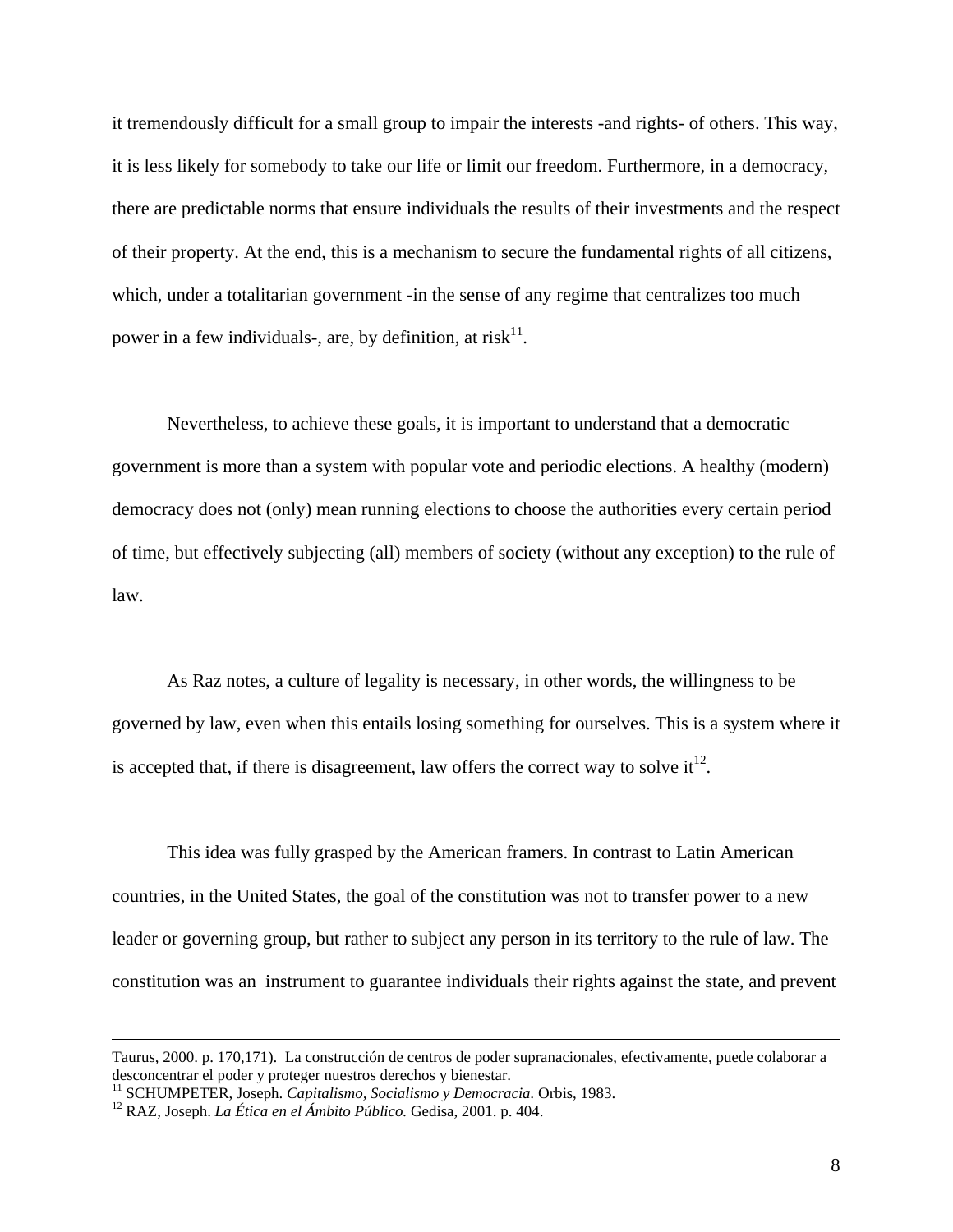certain groups from gaining special privileges against the rest. At the end of the day, the American revolution fought against a government that violated its own laws, imposing illegal and unfair taxes.

 For all the foregoing reasons, democracy does not work unless it develops institutions to ensure the decentralization of political power. In this sense, there are two key elements that a democracy must include.

 First, power has to be allocated among the state institutions. This is, precisely, the system of checks and balances: independent institutions ensuring that the power is not absolutely centralized in the current leader.

 Contrary to a widespread opinion, this system does not make ones to control the others. Actually, it might be convenient for some authorities to disregard the corruption of others, for them to disregard their own. In practice, there are no special incentives for authorities to control each other. Rather, the reason for the allocation of powers is better grasped by comparison with a cartelized industry. The more actors exist, the more costly it is to reach an agreement to monopolize an industry. Likewise, the more divided political power is within the state (the monopolist of the use of force) the more difficult it is for the governing authorities to reach agreements undermining the interests of the governed<sup>13</sup>.

 Second, it is necessary that the rules of the game, in other words, individual rights, are clearly established. It is not my goal here to define in detail the specific rights to which all

<u>.</u>

<sup>&</sup>lt;sup>13</sup> COOTER, Robert. *The Strategic Constitution*. Princeton University Press, 2000. p. 211.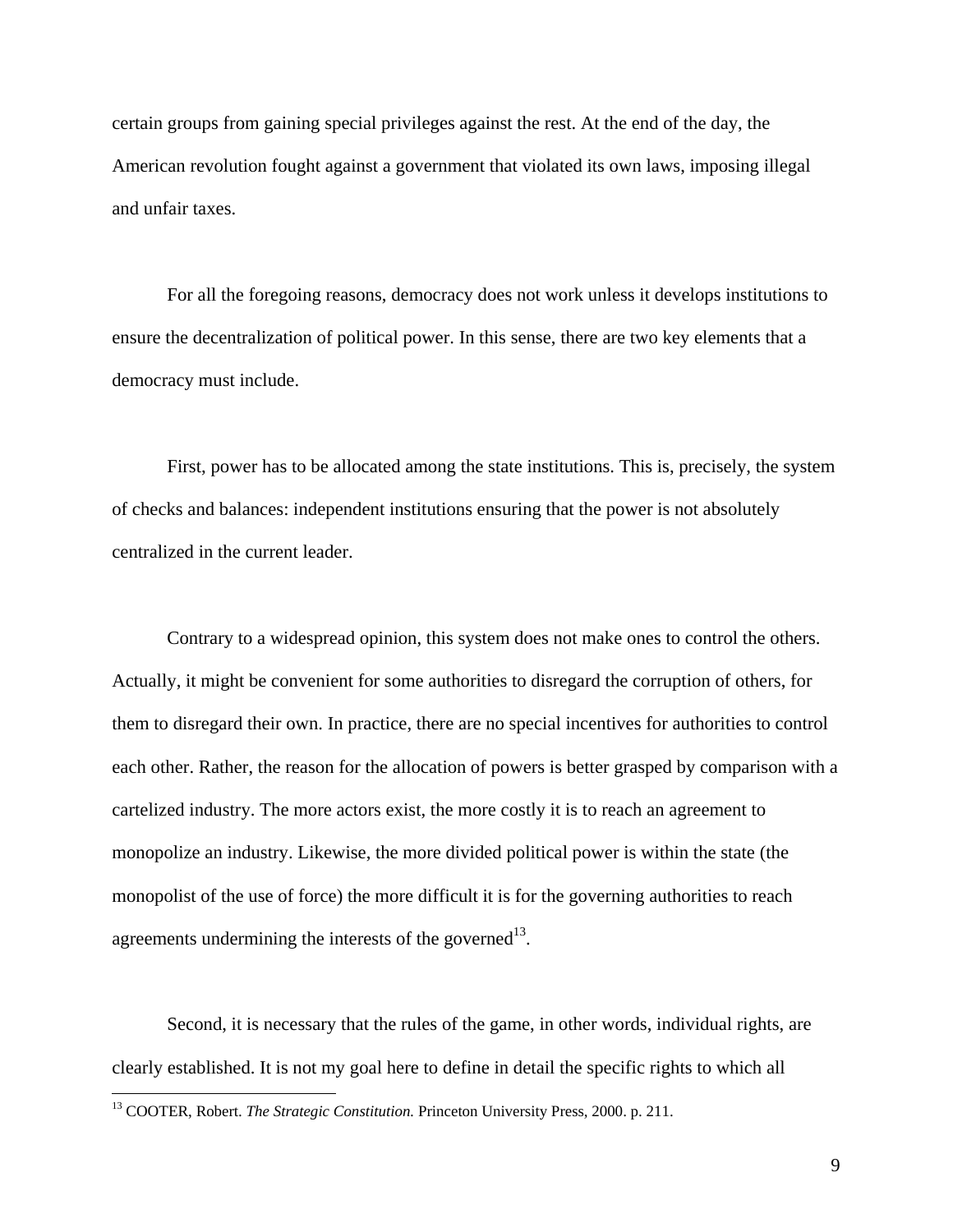human beings are entitled to. There should be agreement, however, on including as such, following Berlin's terminology<sup>14</sup>, at least the traditional negative rights -life, individual freedom, private property and free speech, among others- and several positive rights clearly determined, which neutralize the main externalities generated by poverty and social inequality. Even the most stubborn antiredistributionists should admit -as Holmes and Sunstein point out- that social policies are necessary to prevent the poorest from feeling that they are socially excluded and reacting with violence<sup>15</sup>.

 In any event, the positive rights recognized to some cannot undermine the negative freedoms of others, and vice-versa. That is why it is necessary to define the boundaries of positive rights. The constitution and laws of each country, on the basis of their social realities, are the tools to establish these limits. It cannot be assumed that there is a sort of "natural right" of all citizens to absolute substantive equality, nor to a certain comforts that in free societies are achieved through one's own abilities (legally channeled) and efforts. To emphasize this point is important, since, otherwise, we could succumb to the temptation to simplify and affirm that a democracy that does not guarantee these aspirations to all citizens -even by force, confiscating others' property- is not a democracy anymore, and, therefore, it should be fought against, even using violence.

 The consequences of admitting this would be antidemocratic, since no single regime has reached this aspiration. Therefore, no democracy would have existed in the history of humanity; democracy would be a mere utopia. Consequently, no ideal would justify the duty to respect

<sup>&</sup>lt;sup>14</sup> BERLIN, Isaiah. *Two Concepts of Liberty*. En: *Four Essays on Liberty*. Oxford University Press, 1969.<br><sup>15</sup> HOLMES, Stephen y SUNSTEIN, Cass. *The Cost of Rights*. W.W. Norton & Company, 1999. p. 204-219.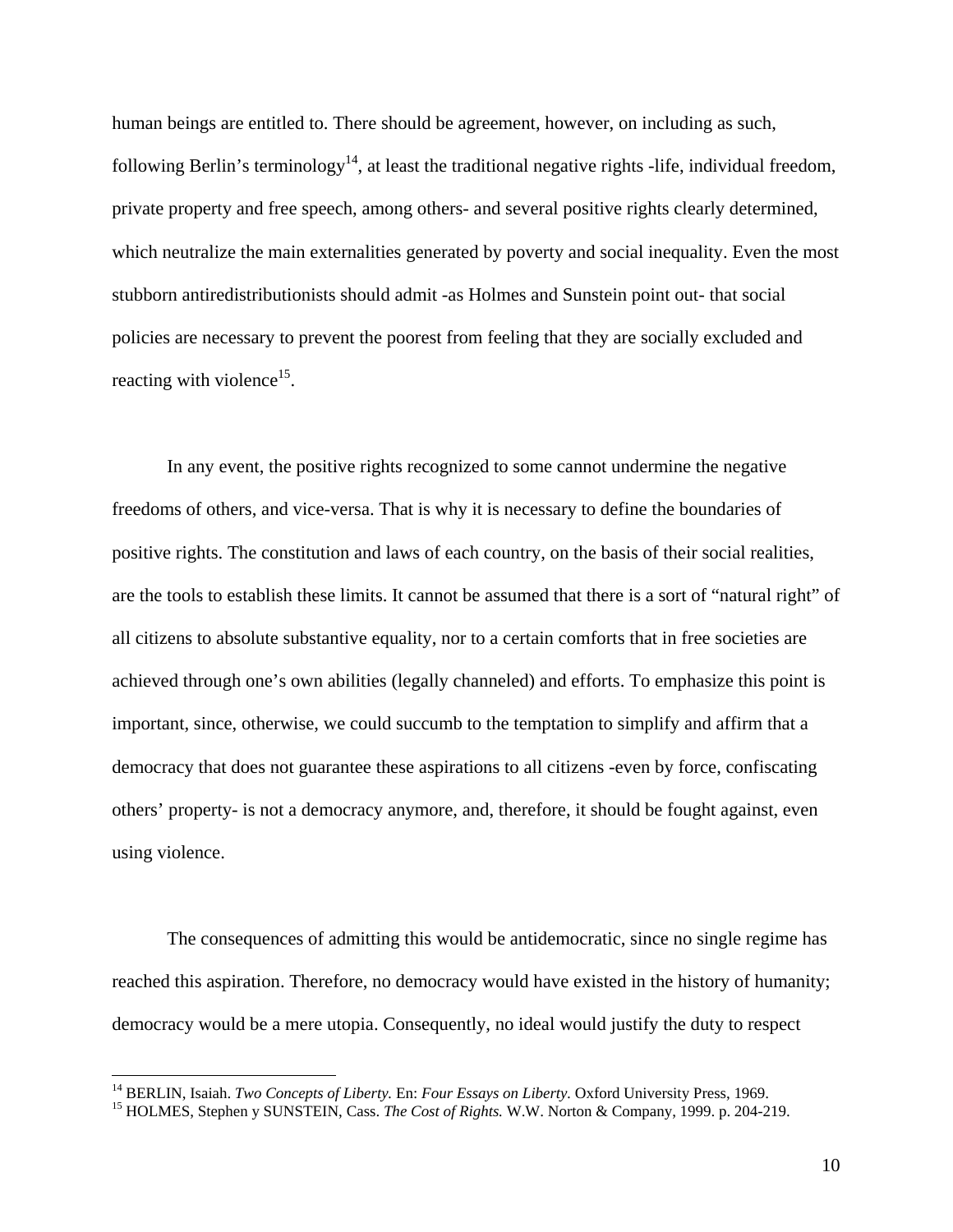legality, which would be imposed by force in all cases. In addition, since in order to achieve absolute substantive equality confiscation is necessary, democracy would be impossible, because private property would be abolished and, among other functions, it is indispensable to avoid the centralization of power in a single ruler (although it can also lead to the centralization of power, but this is controlled by other legal or regulatory democratic means). Thus, this would be the terrible consequence of justifying the use of violence on the basis of the failure of democracy to achieve absolute substantive equality. Amartya Sen is not wrong when she notes that -even when a consequential moral perspective is not accepted- "ignoring the consequences is to leave an ethic story unfinished"<sup>16</sup>.

 Existent democratic mechanisms prevent any minority -and even the majority- from using political means to impair others' individual interests. Thus, it looks more like a Lockean than a Hobbesian social convention; in other words, individuals, rather than giving to the state all their rights, except for life, only transfer the right to take the law into one's own hands.

 It is also important to take into consideration the fiduciary elements of modern democracy. Benjamin Cardozo, the famous judge, made a distinction between the duties (and rights) of loyalty/trust and obligation/contract in private law relationships<sup>17</sup>. This same distinction might be applied to the public sphere. In some way, the limitation of power allows citizens to trust that their rights will be respected. This generates a fiduciary relationship -a relationship of trust- between the citizens and the law, the system, the state and, ultimately, the authorities who represent these institutions, to the extent that not only do they respect, but they

<sup>&</sup>lt;sup>16</sup> SEN, Amartya. Sobre Ética y Economía. Alianza Editorial, 2001. p. 93.

<sup>&</sup>lt;sup>17</sup> Ver: MEINHARD vs. SALMON. (249 N.Y. 458.) Court of Appeals of New York. Dec. 31, 1928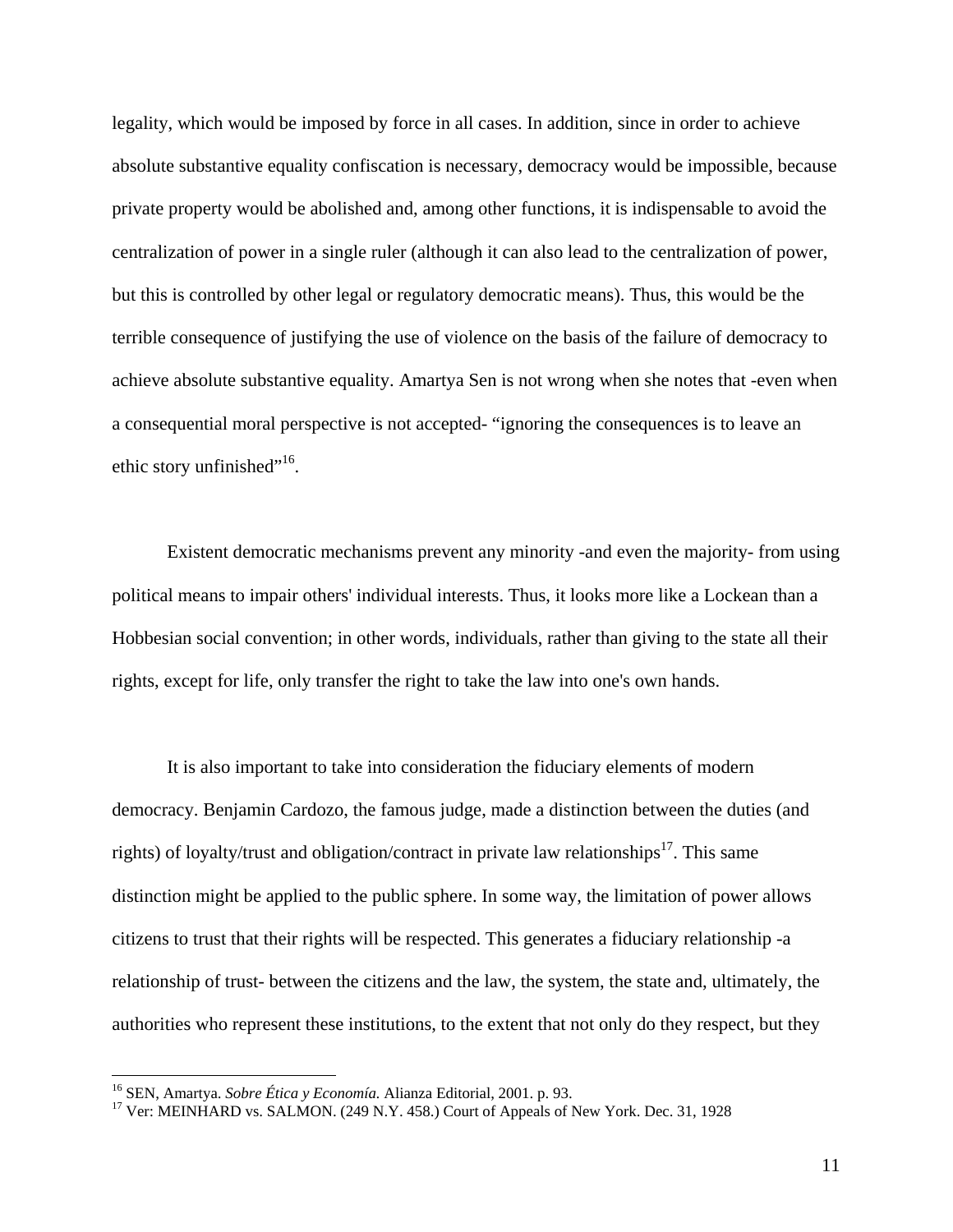also make others respect (that is, they protect) citizens' rights. This relationship of trust extends to any kind of relationships between citizens. Obviously, the impact of interpersonal trust in commerce is not minutia (it allows a fluid and dynamic exchange). Trust has been essential for the success of the democratic systems. This was correctly pointed out by Alexis Tocqueville at the dawn of the American independence and democracy, and more recently by Francis Fukuyama in a book called *Trust*<sup>18</sup>.

 In this context, in 1997, Michigan University conducted a poll in order to measure the degree of interpersonal trust between citizens in several countries of different continents. The main question of this opinion poll was: Can you trust most people or you always should be very careful about the others? The vast majority of countries where there is more interpersonal trust enjoy developed democracies and economies. Among the first fifteen positions, we find countries such as Norway, Switzerland, Finland, Japan, Germany, Australia and the United States. On the other hand, the countries in the last positions of the ranking, usually have poor and unstable democracies and economies. Among them, there are countries such as, Slovenia, Venezuela, the Philippines or Turkey. Peru is in one of the last positions, with an interpersonal trust ratio of 5%, in contrast to Western Europe and the United States, where the average is 44.6%. Even worse, Peru is far behind of the rest of Latin American countries studied in this poll, where the interpersonal trust average is 16.6%.

 In conclusion, the essential function of democracy is to diminish the likelihood of somebody becoming politically powerful enough to jeopardize others' life, security, property and

<sup>&</sup>lt;sup>18</sup> FUKUYAMA, Francis. Trust (The social virtues and the creation of prosperity), p.26, 39 (1995); Russell Hardin, Trust in Government, *in* Trust and Government (Braithwaite and Levi, eds.) p. 9 (1998)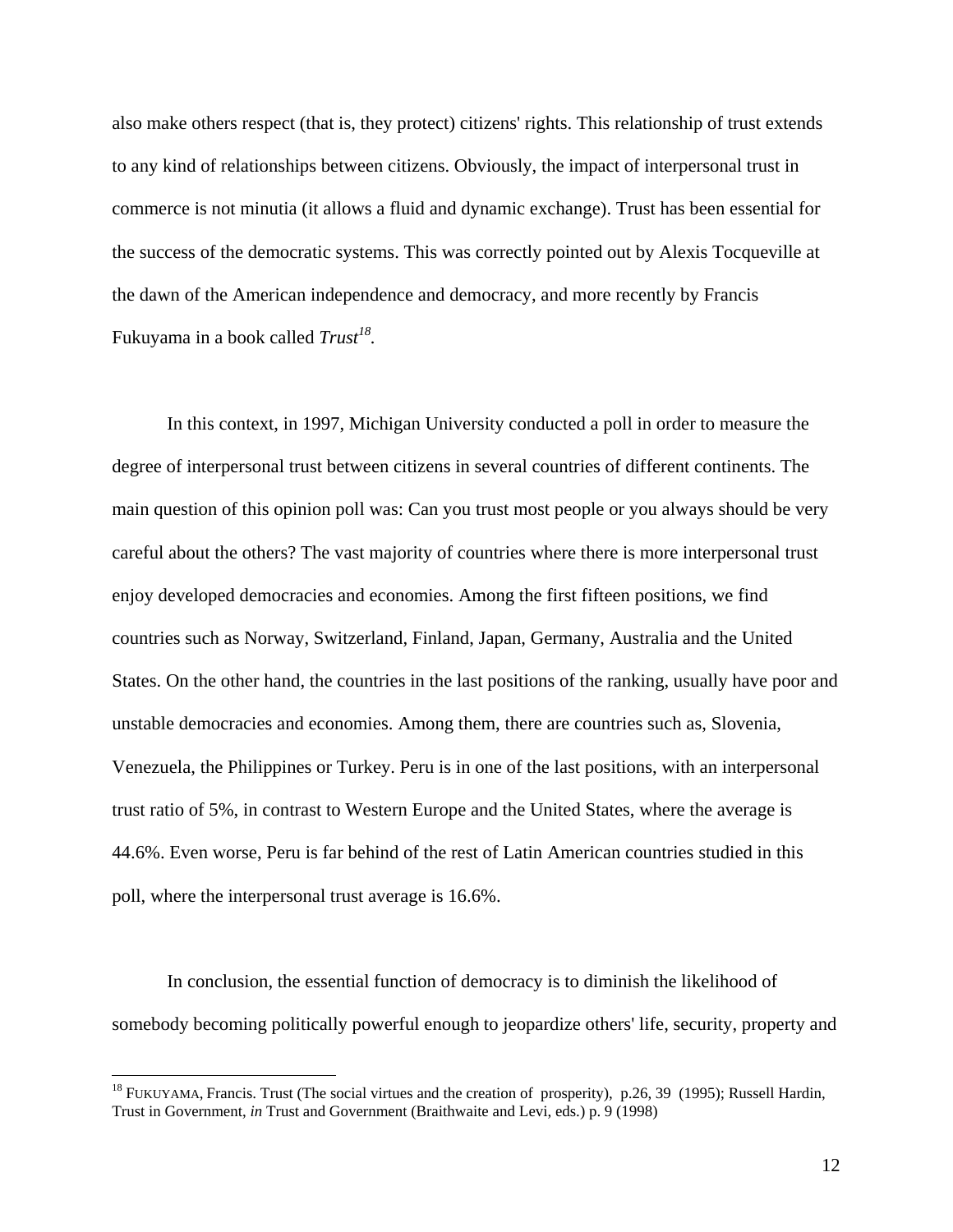freedom, as well as the economic development of society. The accomplishment of this function enhances trust between citizens and makes all sorts of relationships between them easier.

#### **4. PROTESTS IN PERU**

 I acknowledge that certain social phenomena with greater media or political impact might be more attractive for an academic discussion like this, and that those cases might have inspired the choice of this topic for the current panel. This paper, however, does not include references to Bolivia, with its famous "bolivianazo", or Argentina and its pickets, because it is difficult to make a diagnosis of those facts from a Peruvian perspective. If those who actually know these cases believe that the Peruvian facts I describe are so similar that the same rationale should apply -and, thus, the same "law" or "legal philosophy"- then, these conclusions might be applied *mutatis mutandi* to those realities. If those who know these cases feel that they are significantly different from the ones I will refer, these conclusions are only valid for Peru.

 Peruvian democracy is clearly dysfunctional. Generally speaking, political parties do not structure the national political scenario. This is obviously troubling because any democracy needs parties -few and strong- to guarantee the institutions, alternating governments in power and pluralism, among other fundamental elements of the rule of law. The "no-party system" (the lack of parties), as well as the "single party system" are a favorable environment for authoritarianism and anarchy. These are two possible consequences, opposed but equally undesirable, of the lack of institutionalization. In Peru, under Fujimori, the no-party system was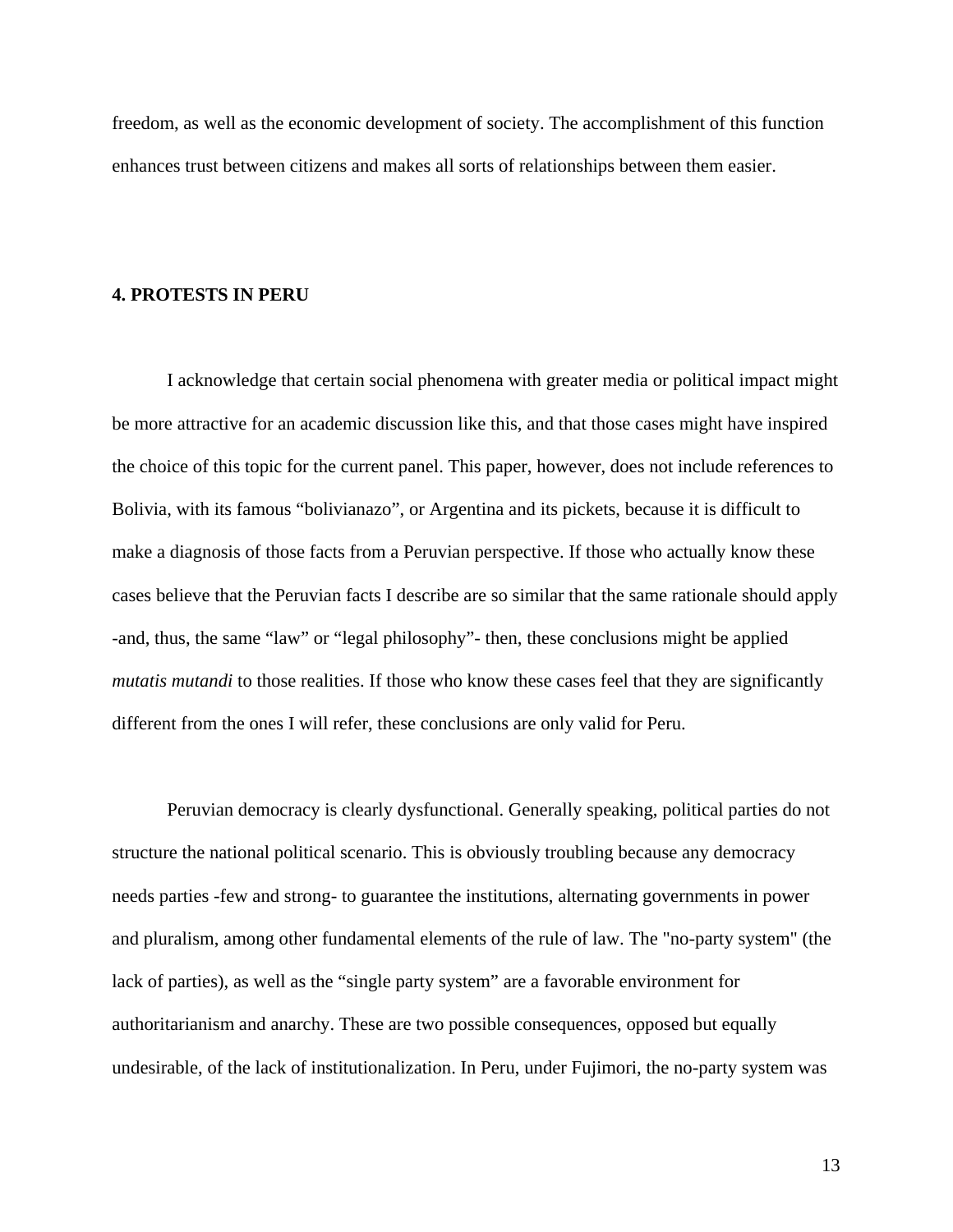in place, dressed up as three "independent movements" that supported the regime. They lacked, however, party structure, organized bases, mechanisms for democratic elections, etc. More or less the same can be said about the current Alejandro Toledo's government and his pseudo-party "Peru Possible". The substantial difference is that this one does not even have control over its members, who seem to be more motivated by the sensuality of power and the possibility of making money or getting a job in the state bureaucracy (the more modest) than by their admiration for the leader. In the former case, we had authoritarianism, and in the latter, we are close to anarchy.

 In Peru, power is channeled through means different from the political parties. There is a dissociation between formal and factual power, which expresses, to some extent, the little power of the law in our country. The *de facto* power, based on sheer force, is, however, difficult to understand. In any event, it exists. Nilver Lopez, a school teacher leader of a teachers' labor union (Sutep), was in the  $43<sup>rd</sup>$  position in the poll about Power by APOYO. However, as a matter of fact, the public protests led and organized by him proved to be strong enough, regardless of the lack of any constitutional or legal representation, to succeed in translating his demands into political decisions. This effectiveness was directly proportional to the amount of violence used.

 Another more emblematic case is the one of the city of Arequipa, in the Southern mountains of Peru, where in April 2002, there was a wave of protests as a consequence of the privatization of the electric companies EGASA and EGESUR. The privatization of these companies was decisive to achieve the level of investment required to face the future demand of electricity in the South of the country, as well as to reach the fiscal goals established by the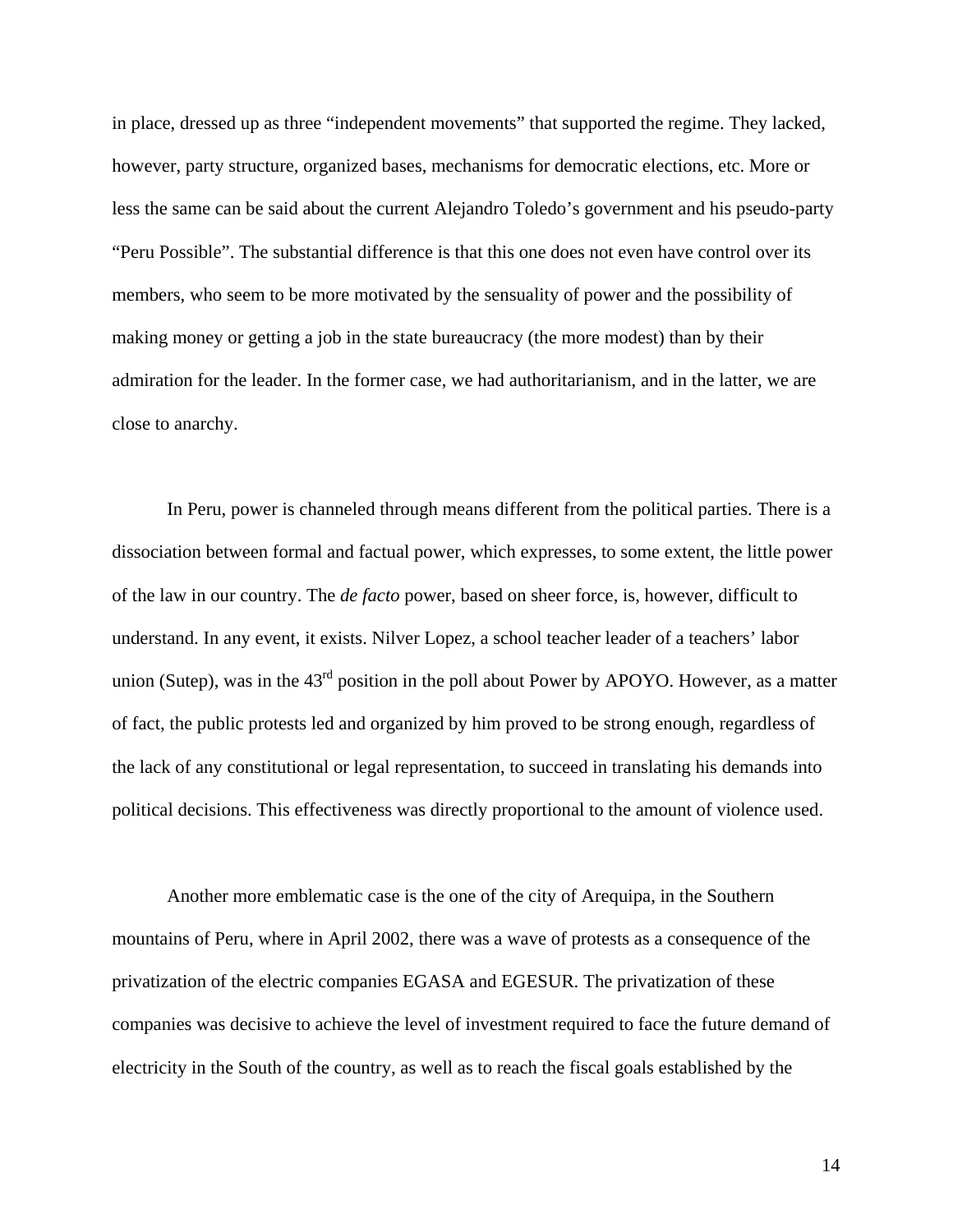government. Nevertheless, in a display of clumsy demagogy, and being aware of the need of privatization, in his political campaign, the candidate -later on president- Alejandro Toledo promised not to privatize these companies.

 The frustration felt after he failed to fulfill his promise was fully justified. However, it cannot be said the same regarding the reaction following this frustration. As a result of the violent protests, the student Edgar Pinto died and around 150 people were hurt. Public places were looted, and both state and private buildings suffered damage. Most of the main streets of the country were also damaged, all banks were attacked and telephone booths were completely destroyed. Furthermore, during those days the urban and inter-provinces traffic was paralyzed affecting the other citizen's right to free movement.

 As a consequence of these protests, the risk of the country increased 39 points and the material losses amounted to around \$100 million. The government, due to the generalized violence, declared the state of emergency in the south of the country. This measure was strongly criticized by several groups of the population. The executive branch was forced to send a High Level Commission to negotiate with the protesters the cessation of violence, just several hours after the president announced to the nation that he would not give an inch to the blackmail of the protesters. The bus in which this Commission traveled was received by the protesters of Arequipa with a shower of stones.

 At the same time, the mayor of Arequipa -one of the protesters' leaders- filled a constitutional complaint ("accion de amparo") to stop the process of privatization arguing that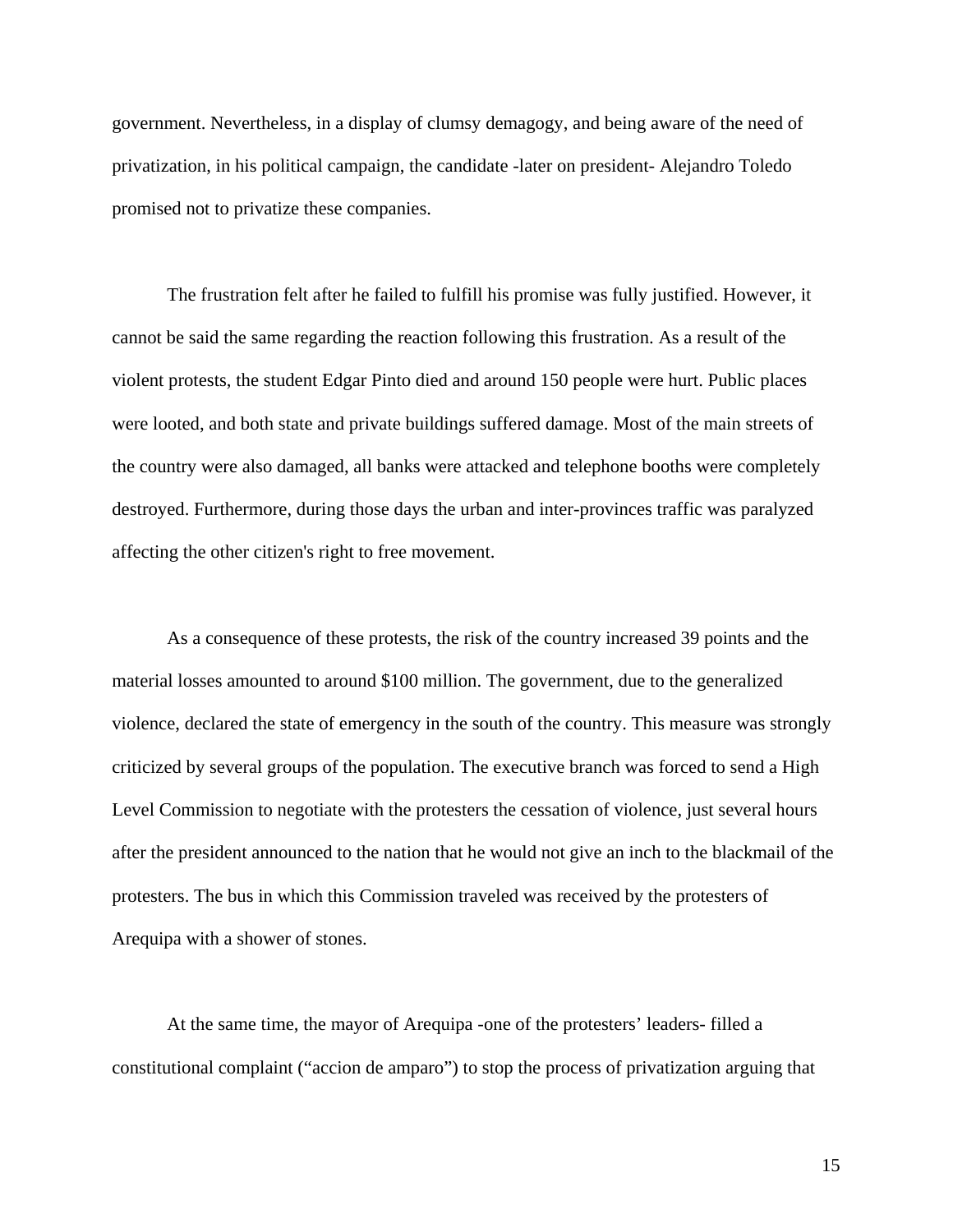the region -instead of the central government- was the owner (at least partly) of the electric companies. The judge decided -in an office surrounded by hundreds of protesters carrying stick and stones- in favor of the plaintiffs. The reasoning and constitutionality of this decision were strongly criticized by the national legal community, particularly the section holding that the people from Arequipa had a sort of "natural right" over the electric companies (which, by the way, had been built and sometimes subsidized with taxes paid by the whole country). This decision was eventually reversed by the Constitutional Court, on the basis of procedural arguments.

 This decision, however, did not have any effect, because the government had given up and the process of privatization stopped ( until the beginning of 2004, no other company or assets were privatized. Only this year, a hydroelectric central, Yuncan, in the poor mining region of Pasco, was given in concession to the private sector). For a short period of time, there were no more protests. Since then, however, demonstrations became very common in Peru and their leaders learnt that sticks and stones are more effective than the constitutional mechanisms to convince the government to satisfy their demands.

 Violent protests became part of the Peruvian daily life. At the beginning of 2004, thousands of farmers growing coca blocked roads and violently protested against the governmental policies to fight drug trafficking. Among other demands, they requested the authorization to expand this plant cultivation and subsidies for the production of different species. The threats from the coca farmers were so serious that it was thought that some had the intention to overthrow Alejandro Toledo's government in a sort of "bolivianazo".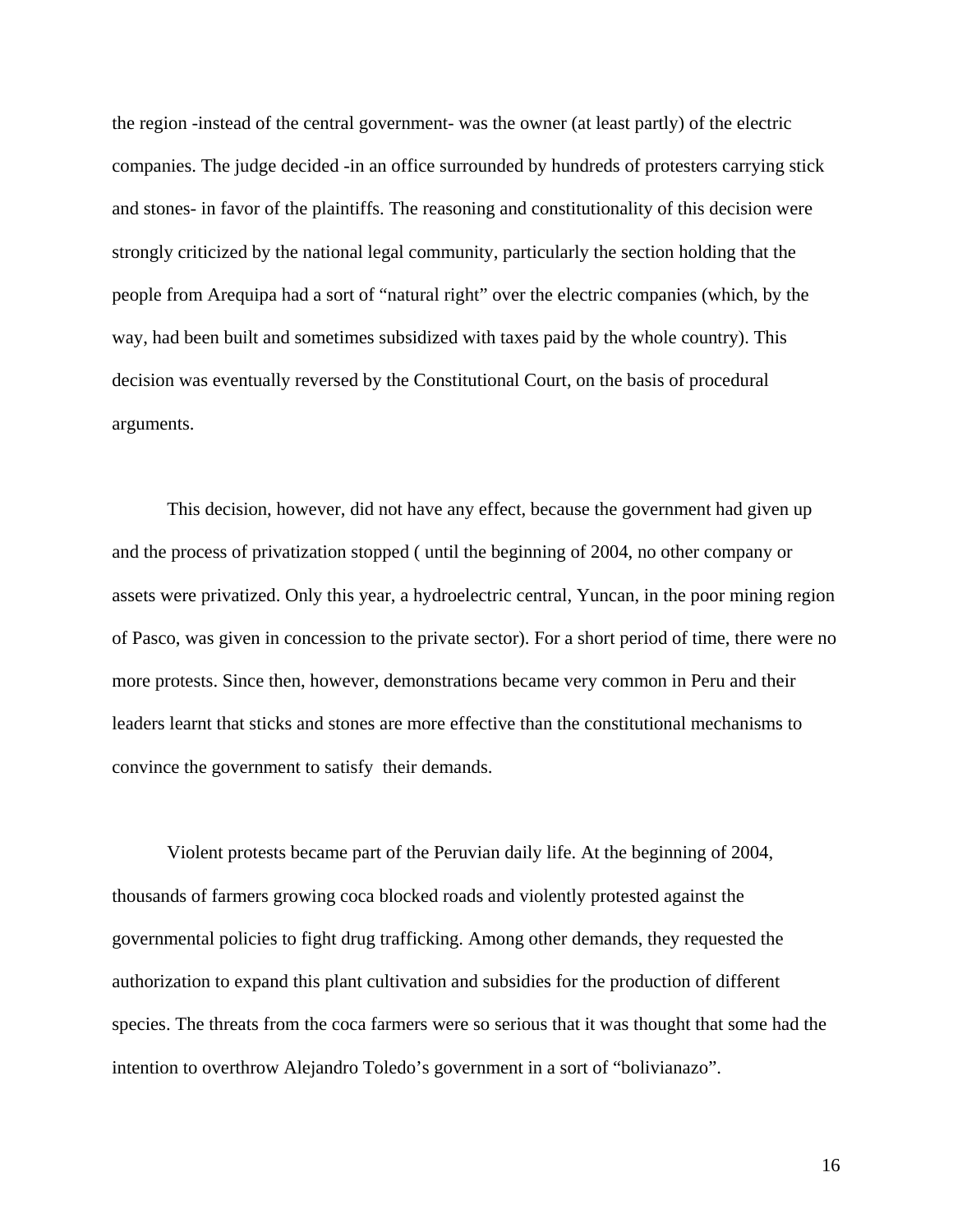The protests from the truckers might have been the most implausible. The current and previous year, they went on strike several times with the aim of forcing the government to grant them special benefits. They claimed for the creation of an unconstitutional structure of minimum prices that would allow them to determine the minimum price to be paid by consumers. Moreover, they demanded that the police did not seize their driving licenses in case of committing an infraction. Furthermore, they complained because the municipality of Lima required the payment of traffic fines within a very short period of time. Note that the accumulated debt over the last decade was more than \$21 millions. About six thousand policemen were needed to control the violent protesters, who interrupted the traffic and criminally attacked those who did not join them. Ultimately, the truckers obtained several state benefits, among them, an unconstitutional legal system of minimum prices for private transportation, later repealed by the Constitutional Court and the Antitrust Agency.

 The truckers were followed by the state teachers, social security workers and workers of the judicial branch. They basically protested against the low wages paid by the state. Almost all of them, after burning tires, disturbing others' free movement and damaging private property, obtained wage benefits and promises of salary increases, among other kinds of benefits, such as credit for housing. It is not clear whether the government is going to be able to fulfill these promises. Yet it is making an effort to increase the expenditure establishing a new tax over financial transactions, which most economic analysts regard as technically wrong and most lawyers -though maybe not the majority- as unconstitutional. All of this will be paid, obviously,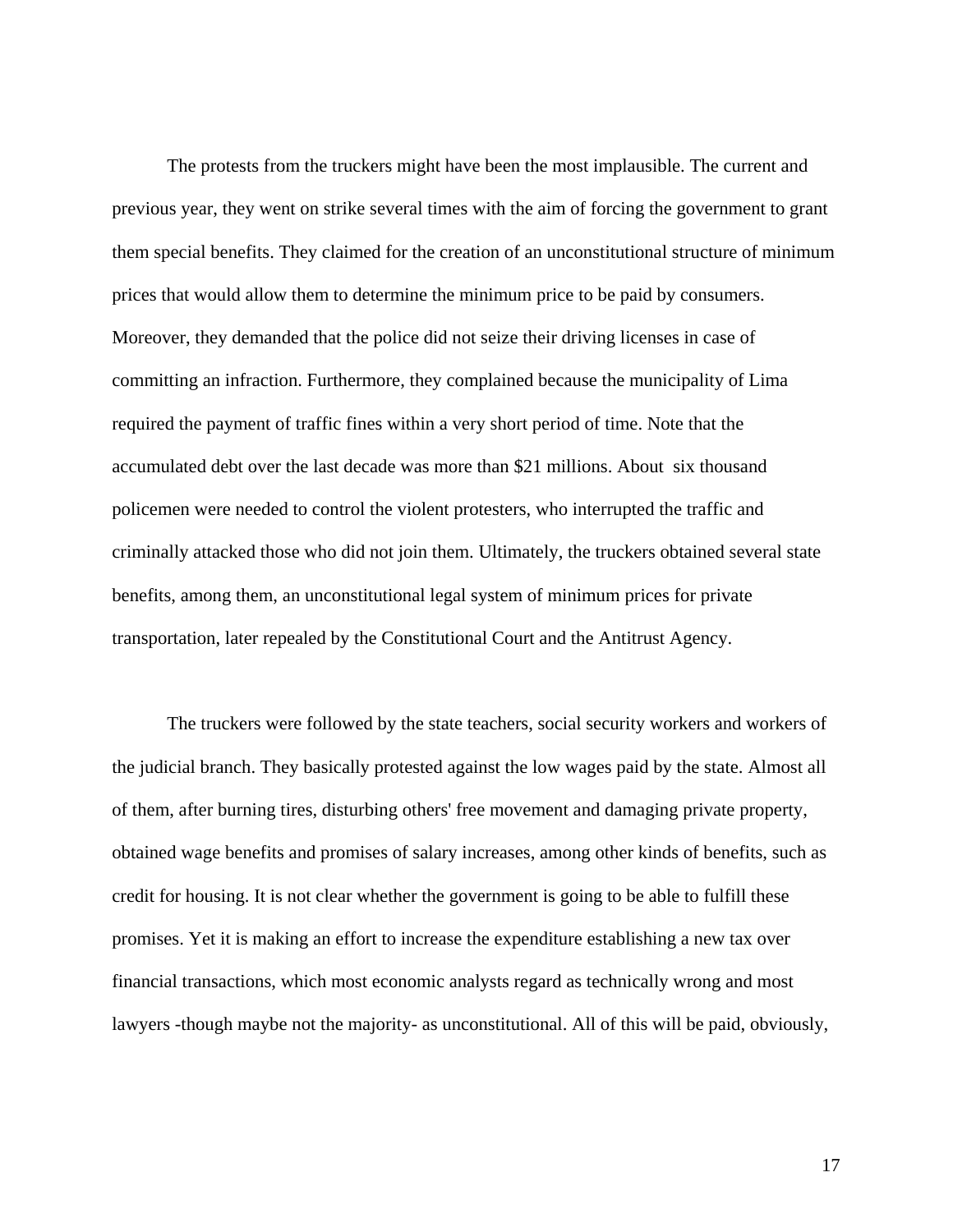by the taxpayers, whose freedoms were violated by the protesters. Regardless of these agreements, later on, some interest groups resumed their protests.

# **5. PROTESTS VERSUS DEMOCRACY**

<u>.</u>

 A functional democracy requires -in addition to popular vote and periodic elections- the following elements: (i) allocation of powers; and (ii) clear recognition and respect of individual rights. In other words, *rule of law*. The framework for coexistence -contractual, fiduciary, both?should be the constitution. Ultimately, the constitution states the "rules governing the government"19.

 When a faction influences the political system to obtain privileges at the expense of others -beyond the rights and procedures laid down in the constitution, either formally or substantively- we are moving towards a centralized power regime, with all its risks.

 It does not matter whether such a faction is a corporate association that accomplishes its goals bribing the legislator or a labor union that pressures the government by means of violent public protests threatening others' life, integrity and property.

 In all these cases, the following occurs: (i) a minority centralizes enough political power to manipulate or direct the government, obtaining privileges at the expense of the other citizens; (ii) this minority uses force or deception -to which any social convention renounces- to subjugate the rest of individuals; (iii) the rights established in the constitution are modified -according to

<sup>19</sup> MERQUIOR, José Guilherme. *Liberalismo viejo y nuevo.* Fondo de Cultura Económica, 1997. p. 42.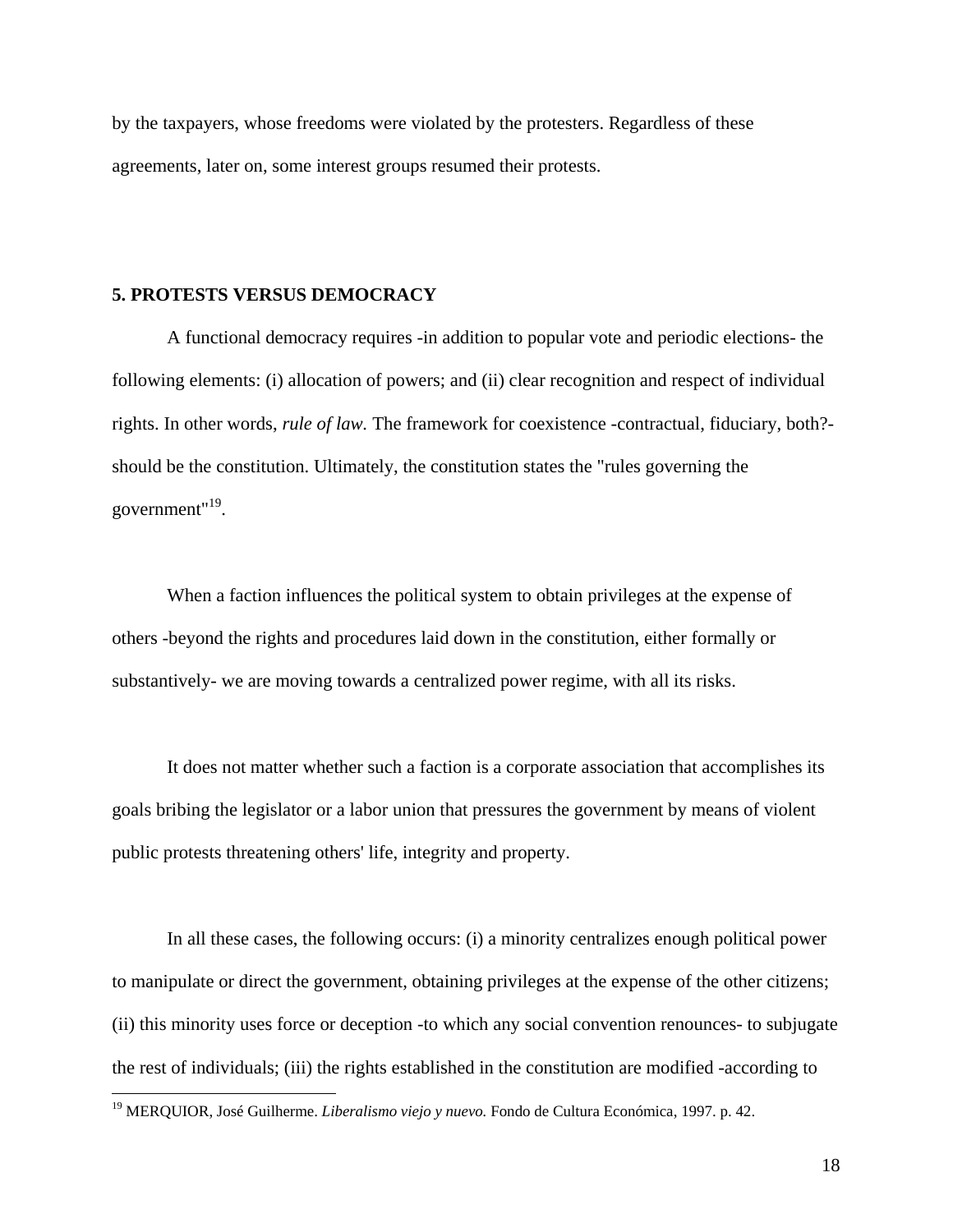the interests or opinion of one group-, which involves breaking off the social convention and undermining the trust embodied in the social fiduciary relationship<sup>20</sup>.

 All these features make this kind of minority action absolutely incompatible with a democratic regime, which aims at limiting the political power of individuals through the respect of the rule of law. Therefore, movements seeking to satisfy special interests -sacrificing those of the rest of individuals- using unconstitutional mechanisms, are incompatible with a democratic government.

 If a democracy tolerated these pressure mechanisms, it would fail to protect the rights, positive or negative, of the citizens affected by this violence, such as life, physical integrity, free movement or property. In this situation, the state fails to comply with its duty to protect the freedoms of these citizens, third parties who have nothing to do with the controversy between the state and the protesters. The existence of these freedoms is not conditioned to the possibility of powerful factions occasionally deciding to violate them. Citizens' rights are not recognized by the constitution or the state with a sort of "limit", meaning that they can be suspended when others want to protest. The state of emergency allowing to suspend the exercise of rights cannot be undetermined. Actually, in all parts of the world, the states of emergency or similar ones allow less and less restrictions to negative rights or freedoms. Furthermore, and this is essential, these situations are not presumed; in other words, they can only be declared and applied when the conditions explicitly and specifically laid down in the constitution are fulfilled. There is no

<sup>&</sup>lt;sup>20</sup> De hecho, no es casualidad que en un país en el que las leyes se violan tanto –incluso desde el Estado o poder constituido– haya tan poco confianza interpersonal, como hemos visto en un punto anterior.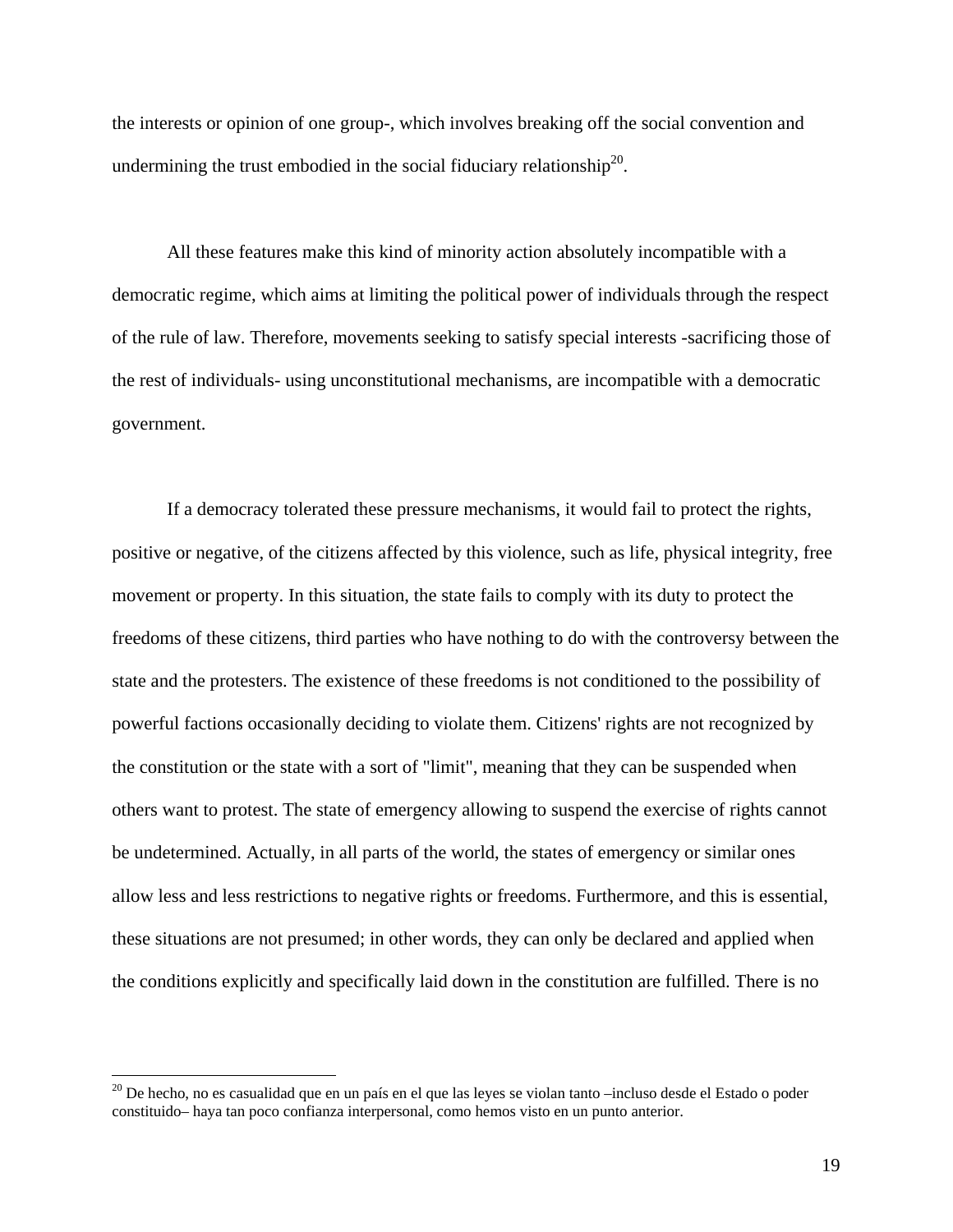constitution, as far as we know, that subordinates the citizens to the caprices -not even real needs- of minority interest groups in search of privileges, publicity or anything else.

We should be careful with these pressure groups because democracy is particularly vulnerable to them. On the one hand, as it was argued, citizens have very few effective mechanisms of control. On the other, it is easier for small groups of individuals than for large masses to organize themselves with the object of influencing the government.

 In any event, should democratic principles be set aside to tolerate this kind of protests, under the argument that democracy does not satisfy the legitimate aspirations of all these groups?

 Some of their demands may very well seem reasonable to many people. However, even if the political system does not function properly, demonstrations through channels not provided in the constitution should not be allowed. First, the misfortune of one individual does not justify impairing the rights of others. What gives legitimacy to individuals who, in disagreement with the political system, destroy others' property, attack them and ruin their business or disturb their free movement $2^{21}$ 

 What Mill stated about commerce, may be perfectly applied to the political process: "society admits no right, either legal or moral, in the disappointed competitors; to immunity from

 $21$  Esto, por lo menos, desde una posición filosófica distinta a una teoría contractual basada en los beneficios mutuos (sobre esta posición ver principalmente GAUTHIER, David. *La Moral por Acuerdo.* Gedisa, 2000. NARVESON, Jan. *The Libertarian Idea.* Broadview Press, 2001). Entendemos que desde ella puede parecer legítimo que si el sistema no beneficia a alguien, éste puede desconocer el mismo. Sin embargo, si creemos que los derechos responden a razones de justicia y no de conveniencia, no entendemos por qué nuestra mala suerte nos legitima a violar derechos ajenos. (Para una crítica a las posiciones contractualistas basadas en beneficios mutuos ver: BARRY, Brian. *La justicia como imparcialidad.* Paidós, 1995).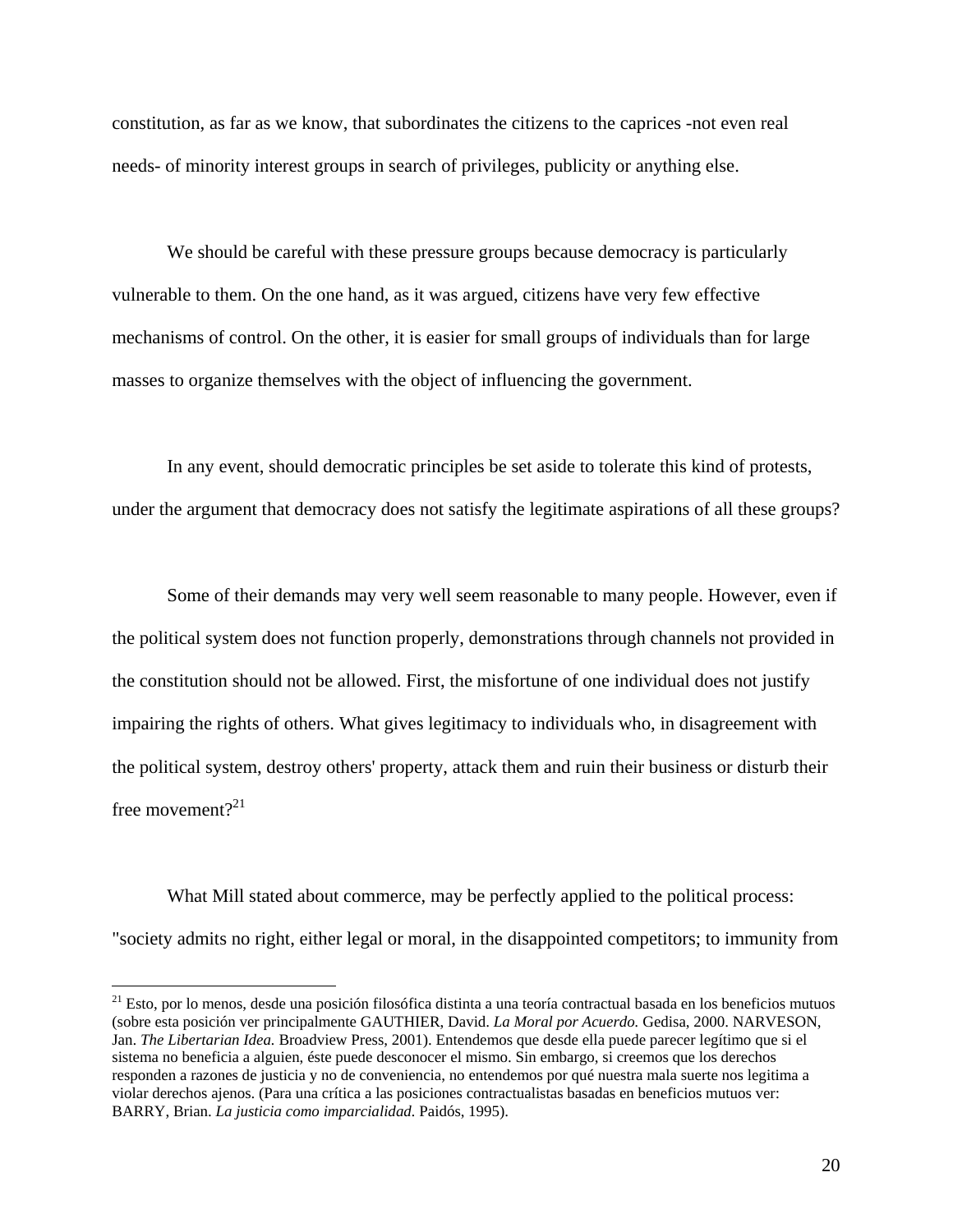this kind of suffering; and feels called on to interfere, only when means of success have been employed which it is contrary to the general interest to permit -namely, fraud or treachery, and force" $^{22}$ .

 The argument claiming that the legal mechanisms available do not satisfy the protesters' interests is not valid either, since it is not compulsory to satisfy them always. Democracy does not guarantee -as any political system- that all of us will obtain what we want. It is not intrinsic to democracy, for instance, to prevent the privatization of electrical companies in Arequipa. It is important, instead, that the privatization follows the laws and constitutional procedures through which the political process is channeled. Citizens delegate these decisions to somebody, and this person takes them on the basis of the powers granted to him. It is true that president Toledo lied to the population of Arequipa about the willingness to privatize these companies. As a result of this lie, however, the rights of others should not be undermined. It may very well be that the political system should be modified to establish more effective accountability mechanisms concerning electoral promises (although they should not be so rigid as to ban any change in public policies). In any event, the absence of these mechanisms -in a functional democracycould be resolved through constitutional and legal reforms aimed at solving its shortcomings. Those are provided by any constitutional system, even the Peruvian, and the fact that it is more complex to recourse to them than to vandalism cannot justify the latter.

 Usually, as a result of any political decision, there are winners and losers, those who were for and against. This is part of the democratic game. The advantage is that, in a democracy, the winning position is pacifically shared by different groups over time, because the state guarantees

<sup>22</sup> MILL, John Stuart. *Sobre la Libertad.* Alianza Editorial, 2001. p. 179.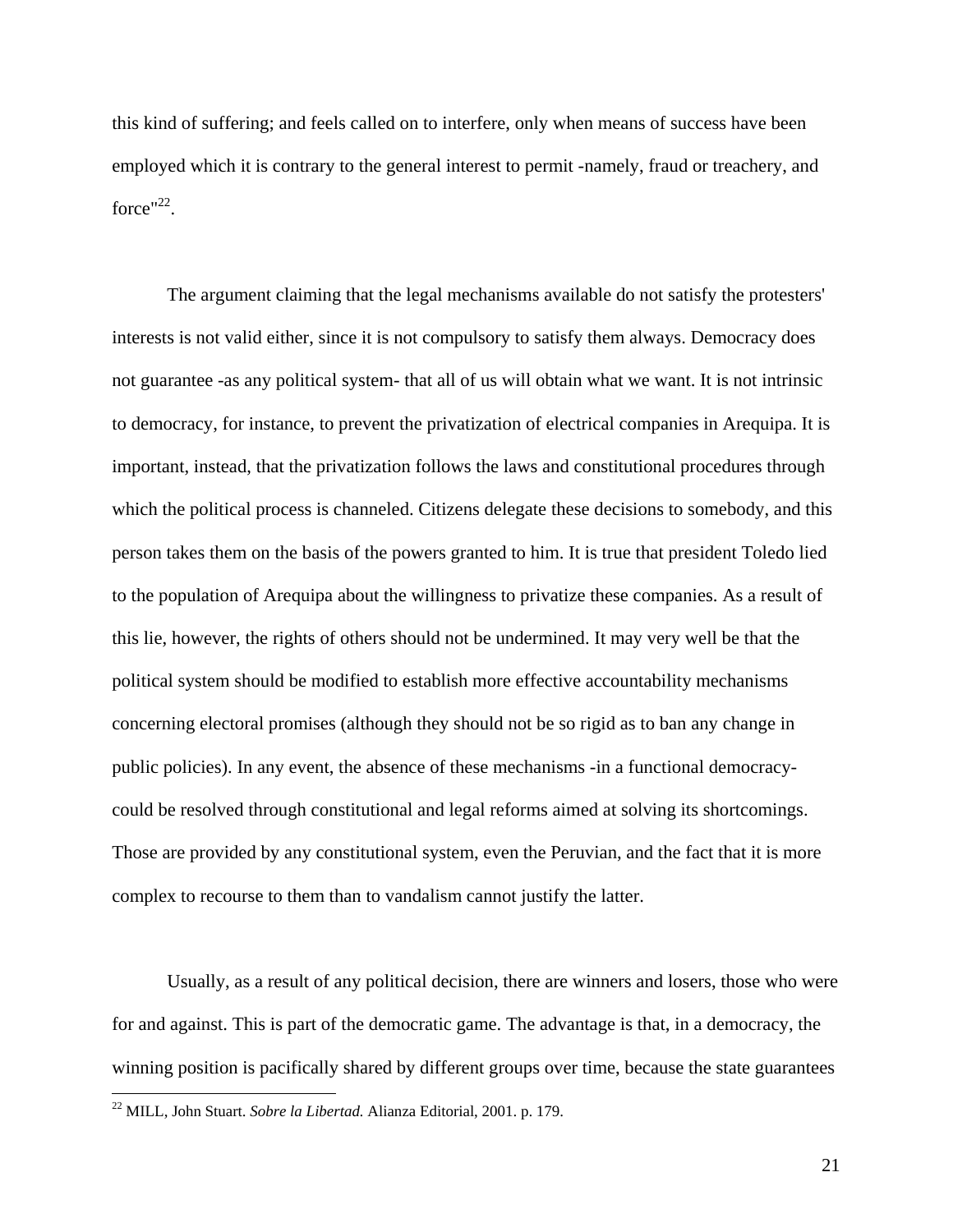a minimum of negative and positive freedoms that cannot be violated merely by changing governments. When the political power is based upon sheer force, the winner simply obeys to those who are capable of committing the most irrational acts of violence. Thus, the dividing line between protests and terrorists actions tends to blur.

 Finally, if violent protests are allowed, under what arguments can the benefits requested tomorrow by a different group using the same means be denied? What happens, in the case mentioned above, if those who protest are the ones in favor of the privatizations? The only option for the state will be to agree with those who exercise more pressure and use more violence. Actually this is what happened in Peru, for instance, concerning the truckers, who are owners in search of privileges, such as minimum legal prices for their services, and who did not hesitate to use violence to channel their demands.

 Although formally -legally- what each of these groups carried out "could not be done", they succeeded in doing it without being punished. When I say that it could not be done, I'm talking about both the substance and the form of their demands. With regard to substance, for example, the truckers' claim to avoid being subject to free competence is against the constitution. With regard to form, destroying public and private property and blocking roads violate others' rights protected by the constitution and the law. According to these texts, individual rights are equally protected for everybody, under the principle of equality before the law.

 Nevertheless, the toleration of these excesses and the failure to protect the victims meant that the principle of equality before the law was ineffective, since it was not enforced against the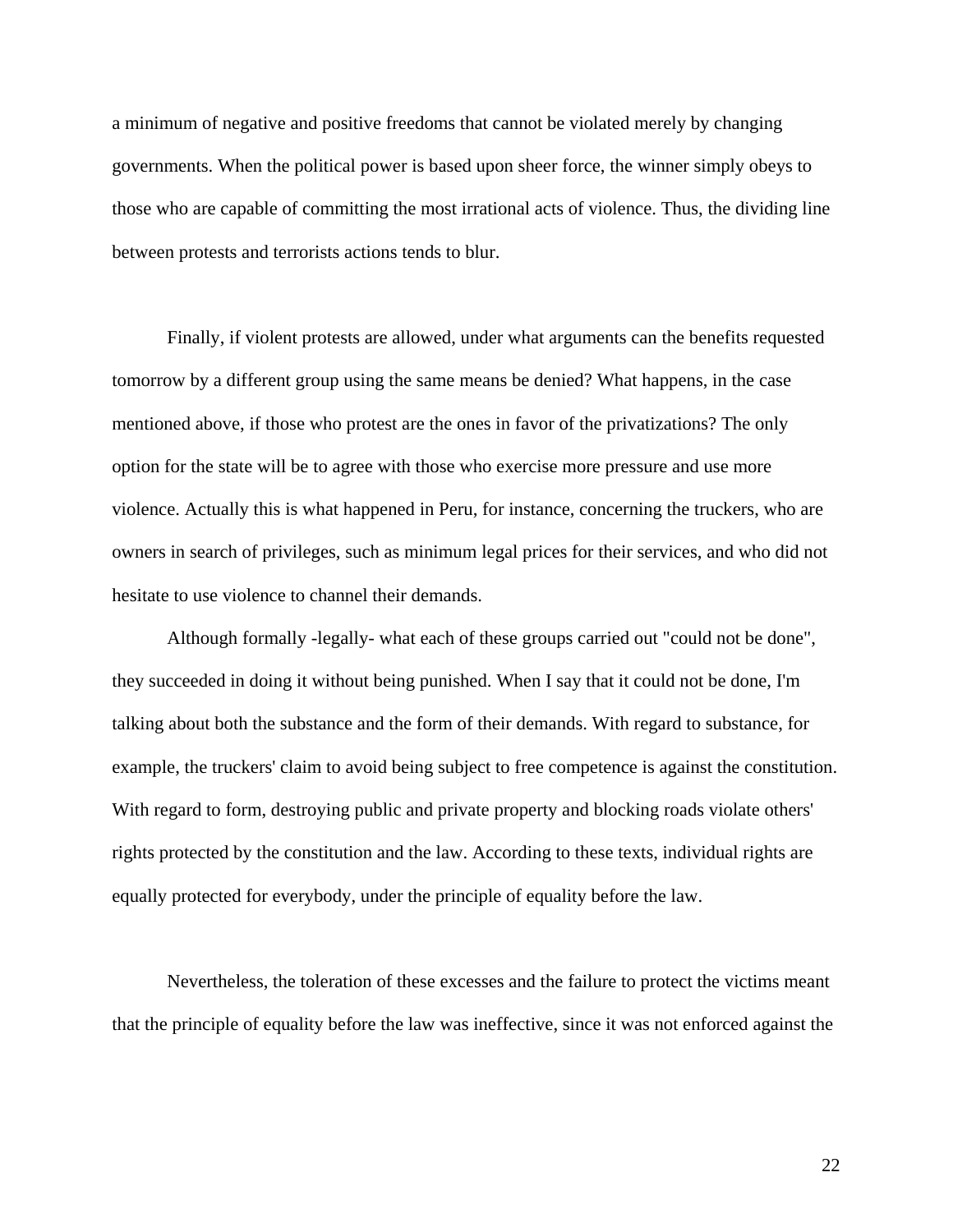protesters. This situation is an instance of the old category that in Peru is almost a sacrament: the privilege or immunity before the law, the capacity to avoid obeying it.

 This is what the several oligarchies governing Peru did. For this reason legality is so discredited. And they did it even through the law, in other words, enacting laws to legitimize their own privileges. They precisely violated, however, the constitutional principle of equality before the law. So, in spite of being theoretically legal, these privileges were absolutely illegitimate (and unconstitutional since constitutions enshrining this principle existed). It is not by chance that Henri Lepage defines the legal concept of "norm" (or law) as opposed to the concept of "privilege"<sup>23</sup>. Norms or laws are supposed to provide equal rights for all. Laws that establish privileges are an oxymoron.

 The fact that political power might obey a faction -either a group of corrupt civil servants or a group of violent protesters- has generated a culture where the highest aspiration of those seeking power is to put the laws to their service. Isn't it, in Peru, an undeniable proof of power to boast about not obeying the bothersome laws that the rest of citizens must obey? Isn't this the first thing that those who get power do, such as not paying tolls anymore, not obeying traffic lights, not waiting in lines, or even not paying taxes? Isn't it the fact that power is understood as a source of income or other benefits what explains the abusive and mean attitude of the

<sup>&</sup>lt;sup>23</sup> LEGAPE, Henri, "Mañana el Liberlismo", citado por GHERSI, Enrique. El Costo de la Legalidad. En: THEMIS-Revista de Derecho/Segunda Epoca/ 1991/Nº 19 p. 13, quien sostiene: "(…)fundamentalmente en el sistema jurídico romano-civil, y en todo sistema jurídico en general, hay normas de carácter general, con supuestos de hechos abstractos, aplicables a una pluralidad de personas, generalmente ordenadas en razón de la naturaleza de las cosas y no de los individuos, y normas de carácter particular, con supuestos de hecho concretos, propósitos distributivos, limitado rango de aplicabilidad y ordenadas en atención a las diferencias entre las personas y no de las cosas. A las primeras, Lepage las llama "normas". A las segundas, "privilegios."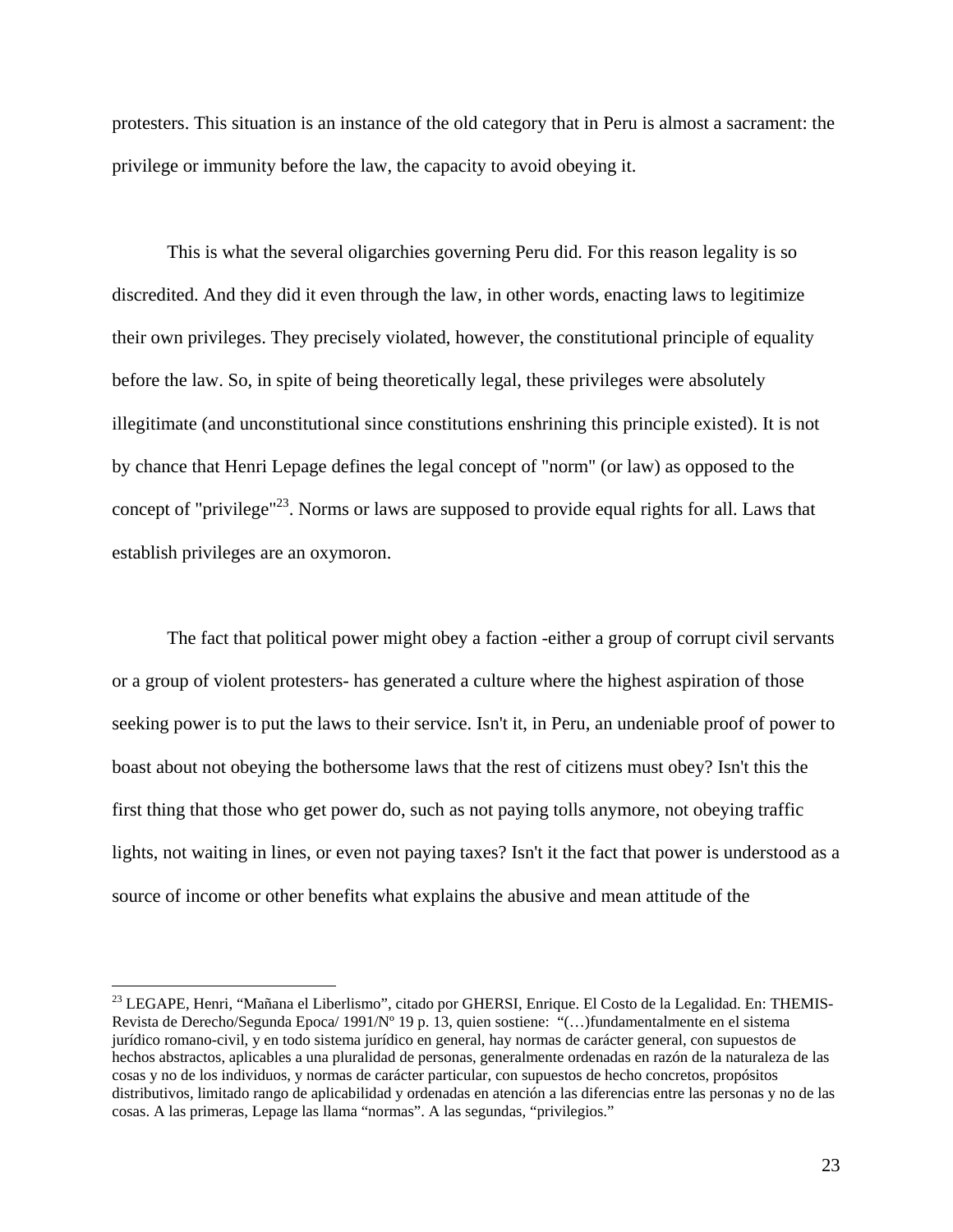archetypical Peruvian bureaucrats who exercise their little amount of power from a window or a ministerial office?

 Nothing, then, distinguishes the motivations of the vandal protesters seeking benefits from the corrupt congressmen and civil servants who put the power that should be at the service of the citizens to the service of their own private interests: both are in search of privileges.

 This attitude, probably the most despicable flaw of our political culture, is summarized in the sentence that history attributes (I ignore whether justifiably or not) to marshal Oscar R. Benavides: "To my friends everything, to my enemies the law". In Peru, obeying the law is something so burdensome and undesirable that is reserved to the enemies. Friends should find a way to avoid its enforcement. Consequently, equality before the law -which is enshrined in the constitution and fundamental for the rule of law- lacks any support in Peru.

 Historically, in Peru, power has served interests different from the realization of fundamental democratic values, such as the rule of law and equality before the law. Unfortunately, although there has been some progress in terms of democratic institutionalization, we still live in that lamentable tradition. Consequently, we are still oscillating in the despicable pendulum of authoritarianism/anarchy, whose extremes are equally far away from true democracy, since both allow the violation of citizens' fundamental rights without punishment.

 In this kind of situations, the state becomes an instrument of small groups of individuals to subjugate the others. This is precisely what democracy aims at preventing. Therefore, if a